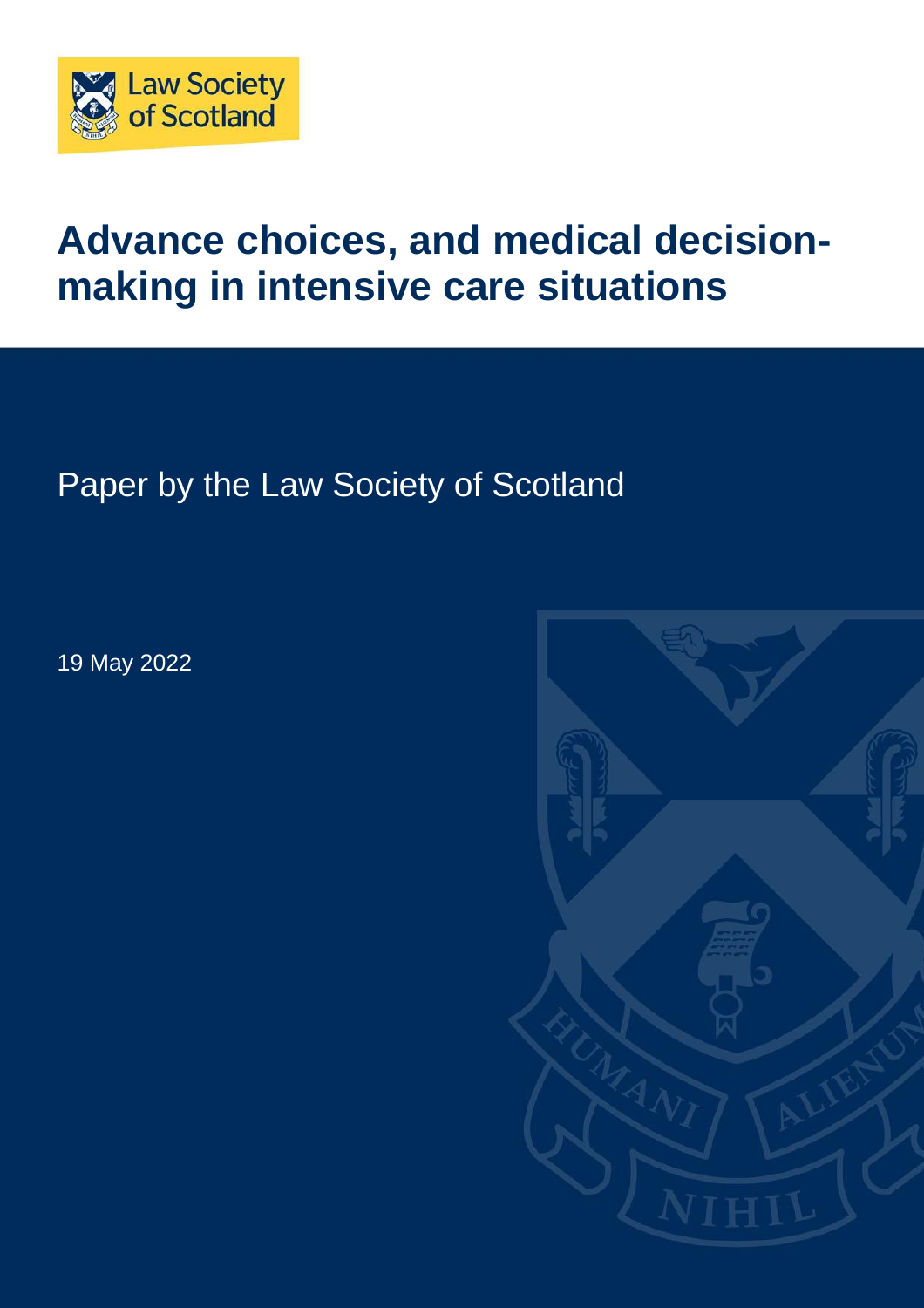

# **Contents**

| 6.7 Previous proposals for reform, clarification or creation of Scots law, and evaluation 23 |
|----------------------------------------------------------------------------------------------|
|                                                                                              |
|                                                                                              |
|                                                                                              |
|                                                                                              |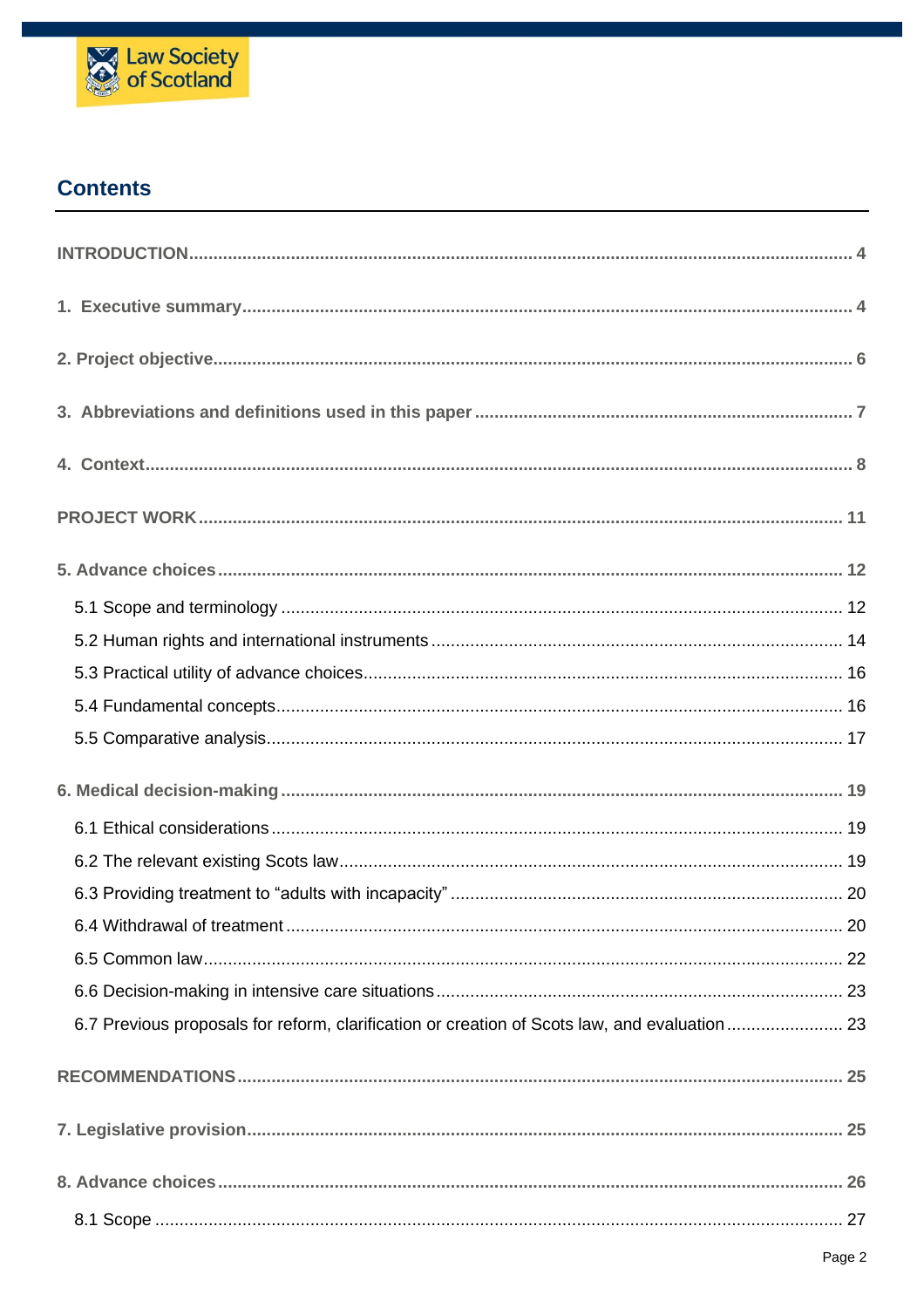

| <b>ANNEXES</b>                                                                 |  |
|--------------------------------------------------------------------------------|--|
|                                                                                |  |
|                                                                                |  |
| "Advance Directives and Medical Decision-Making in Intensive Care Situations", |  |
| "Advance planning documents discussion paper", Alex Ruck Keene QC (Hon)Annex D |  |
| "Advance care planning and medical decision-making in ICU situations",         |  |
| "Commentary on draft sections 40 and 41", Alex Ruck Keene QC (Hon) and         |  |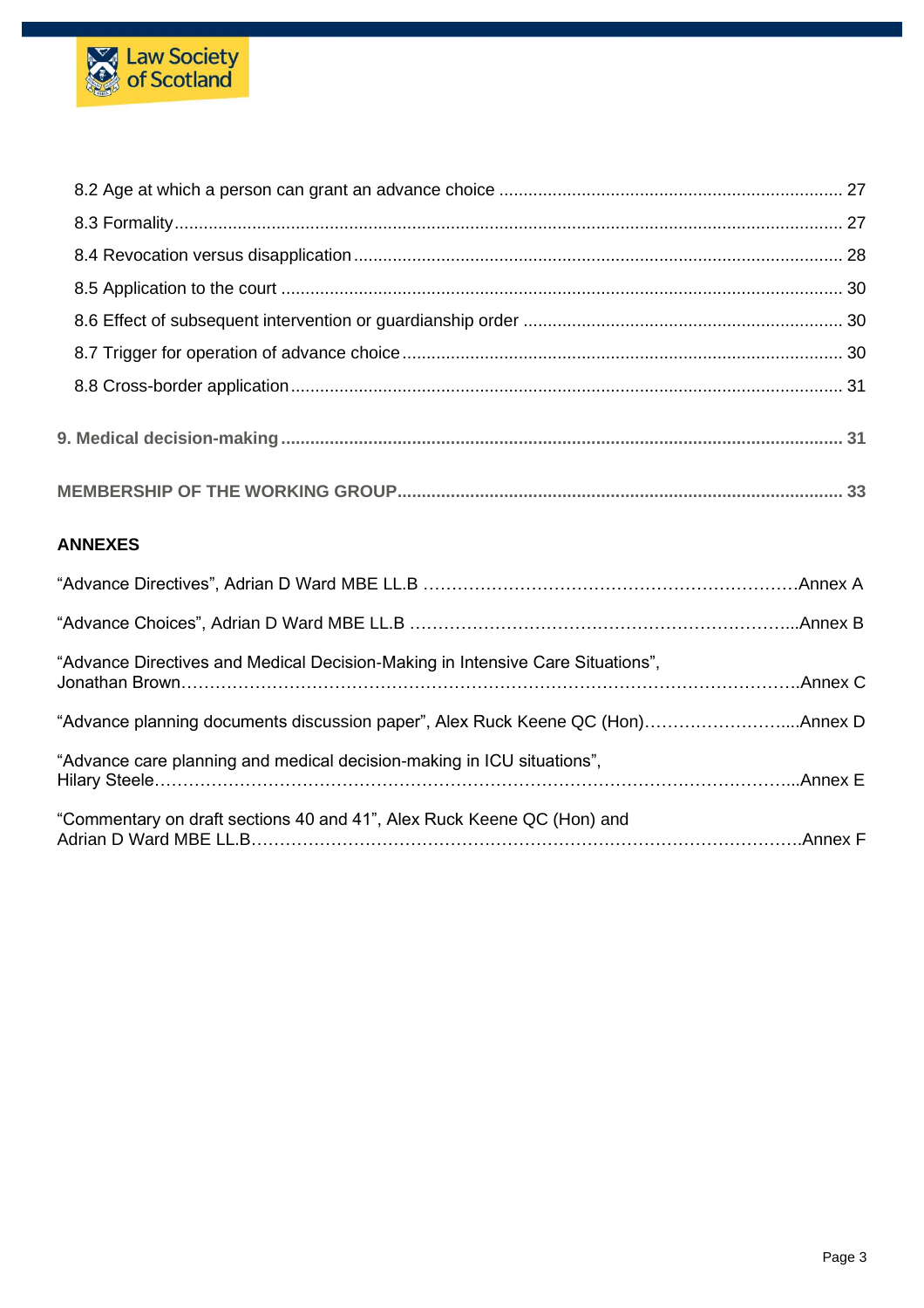

# <span id="page-3-0"></span>**INTRODUCTION**

The Law Society of Scotland is the professional body for over 12,000 Scottish solicitors.

We are a regulator that sets and enforces standards for the solicitor profession which helps people in need and supports business in Scotland, the UK and overseas. We support solicitors and drive change to ensure Scotland has a strong, successful and diverse legal profession. We represent our members and wider society when speaking out on human rights and the rule of law. We also seek to influence changes to legislation and the operation of our justice system as part of our work towards a fairer and more just society.

Each year we undertake new proactive public policy projects to address areas of the law that have failed to meet the needs of our modern society or keep up with technological developments. This year, we have committed to considering reform of the law in the related areas of:

(a) advance directives, and

(b) medical decision-making in intensive care situations, including decisions about refusing or withdrawing life-sustaining treatment.

The conclusions and recommendations set out in this paper have been informed by a number of preparatory papers authored by members of our expert Working Group. These papers are published as Annexes to this paper, and can be accessed [here.](https://www.lawscot.org.uk/research-and-policy/influencing-the-law-and-policy/our-proactive-policy-work/)

Note that we recommend that "advance choices" is more appropriate terminology than "advance directives", therefore "advance choices" has been substituted in the title of this paper, and throughout it. Former terminology is used in papers reproduced in the Annexes which were written before the terminology in this paper was adopted.

## <span id="page-3-1"></span>**1. Executive summary**

The aim of the project is to consider and address current deficiencies in Scots law in relation to advance choices, and medical decision-making in intensive care situations; to advocate the need for Scots law adequately to address those deficiencies; and to formulate and offer proposals for legislative provisions for that purpose.

The first of those topics was originally described as advance directives, but we have adopted "*advance choices*" as being more accurate. Advance choices are instructions given, or wishes made, by capable adults concerning issues that may arise in the event of their incapacity. The issues may apply to all or any of health, welfare and other personal matters, to economic and financial matters, and to any act or decision intended to have legal effect, provided that it is not expressly excluded by law. "Instructions given" are intended to be binding, and we refer to them as "*advance instructions*". Wishes made record the granter's wishes, with the intention that they be taken into account and normally respected, without being binding.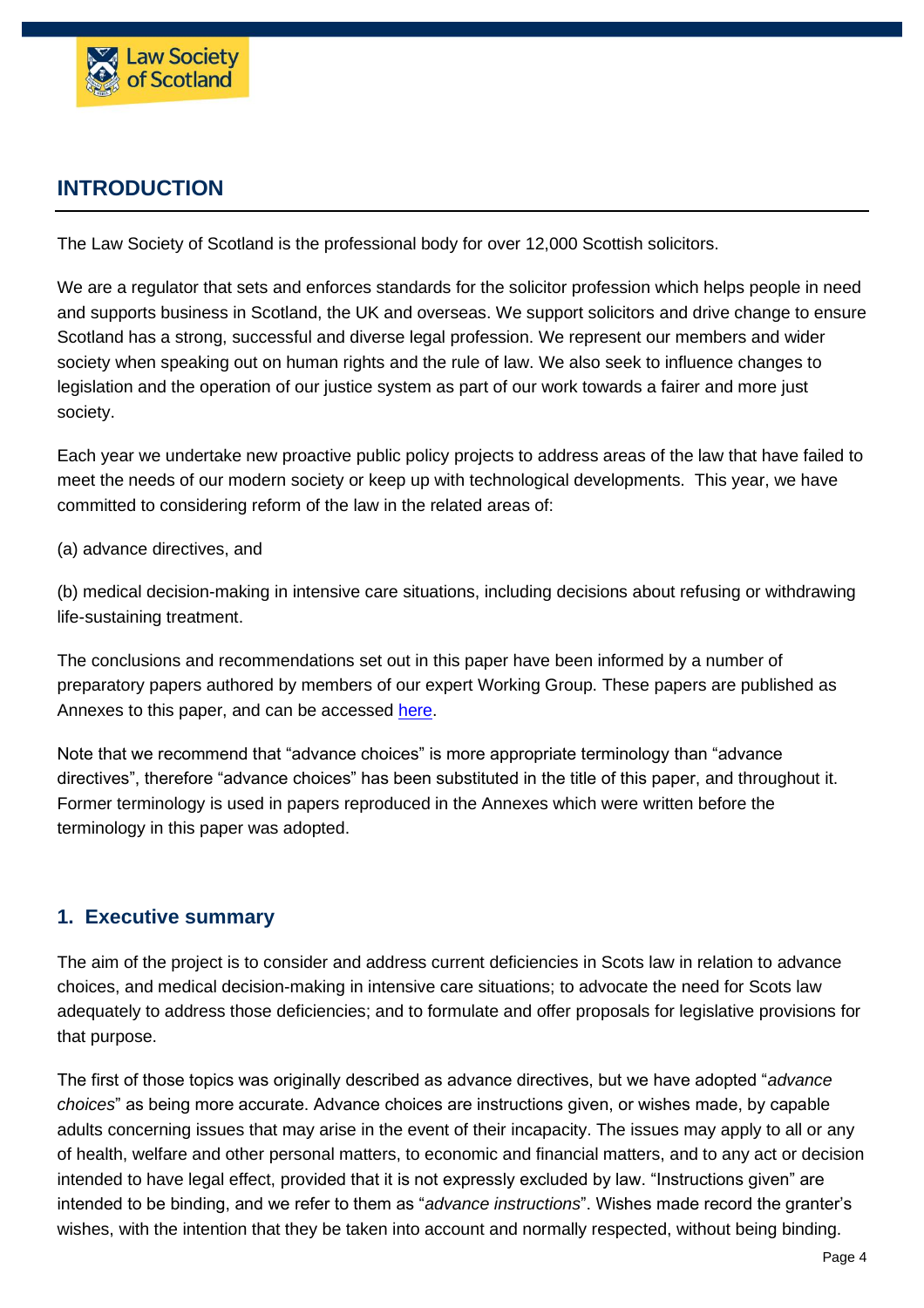

We refer to them as "*advance statements*". Particular considerations arise in relation to "*medical advance choices*" and "*mental health advance statements*".

The second topic addressed is that of medical decision-making in intensive care situations, including decisions about refusing or withdrawing life-sustaining treatment. Where convenient, we use "*medical decision-making*" to refer to the whole of that topic. There are overlaps between the two topics, which is why they have been addressed in the same project. Medical advance choices have a potential role in advance care planning, and may be relevant in any situation where a need for medical decision-making arises. The only category of advance choices for which there is at present statutory provision in Scotland are mental health advance statements. We are aware that they are being addressed by the independent Scottish Mental Health Law Review ("SMHLR"), therefore they were not addressed in the Project, though we have coordinated and liaised with the SMHLR Executive Team throughout its work, to ensure mutual awareness, including in matters of common interest.

While the Covid-19 emergency has focused attention upon the shortcomings of existing Scots law in relation to both topics, both topics have become gradually more important over the years, as the human rights environment has developed and – in the medical sphere – with developments in medical knowledge and practice. Strong emphasis is now placed on the principles of autonomy and self-determination. The failure of Scots law to provide adequate mechanisms and clarity probably amounts to non-compliance with European and international human rights requirements.

Scots law in these matters is different from the law of England & Wales, but confusion and uncertainty is caused by the frequency with which propositions and advice based on English law are promulgated in Scotland without regard to the differences, leading to inappropriate practice and wrong assumptions. These include failure by medical practitioners in Scotland to realise that they do not have legal protection in some situations where their colleagues in England & Wales do.

This paper is based upon research and consideration of relevant human rights provisions, ethical considerations, existing Scots law, experience in England & Wales and elsewhere (including from the background to developments in England & Wales and elsewhere), and existing proposals for reform, clarification or creation of Scots law.

In relation to the principles of autonomy and self-determination, advance choices are placed at the top of any hierarchy, because they contain competent decisions, instructions and expressions of wishes by people themselves. They thus rank ahead of acts and decisions by persons appointed by them (such as attorneys acting under powers of attorney) and all measures taken or authorised by courts, administrative authorities or others (or by persons appointed by courts, administrative authorities or others).

However, particular issues arise because advance choices represent the decision and will of the person at the time when they are created, but become operable after a period of time (normally an unpredictable period of time) when the person no longer has the capability to review or vary the decisions already made. Inevitably, there may be situations in which the advance choice should be disapplied. This paper offers criteria for doing so.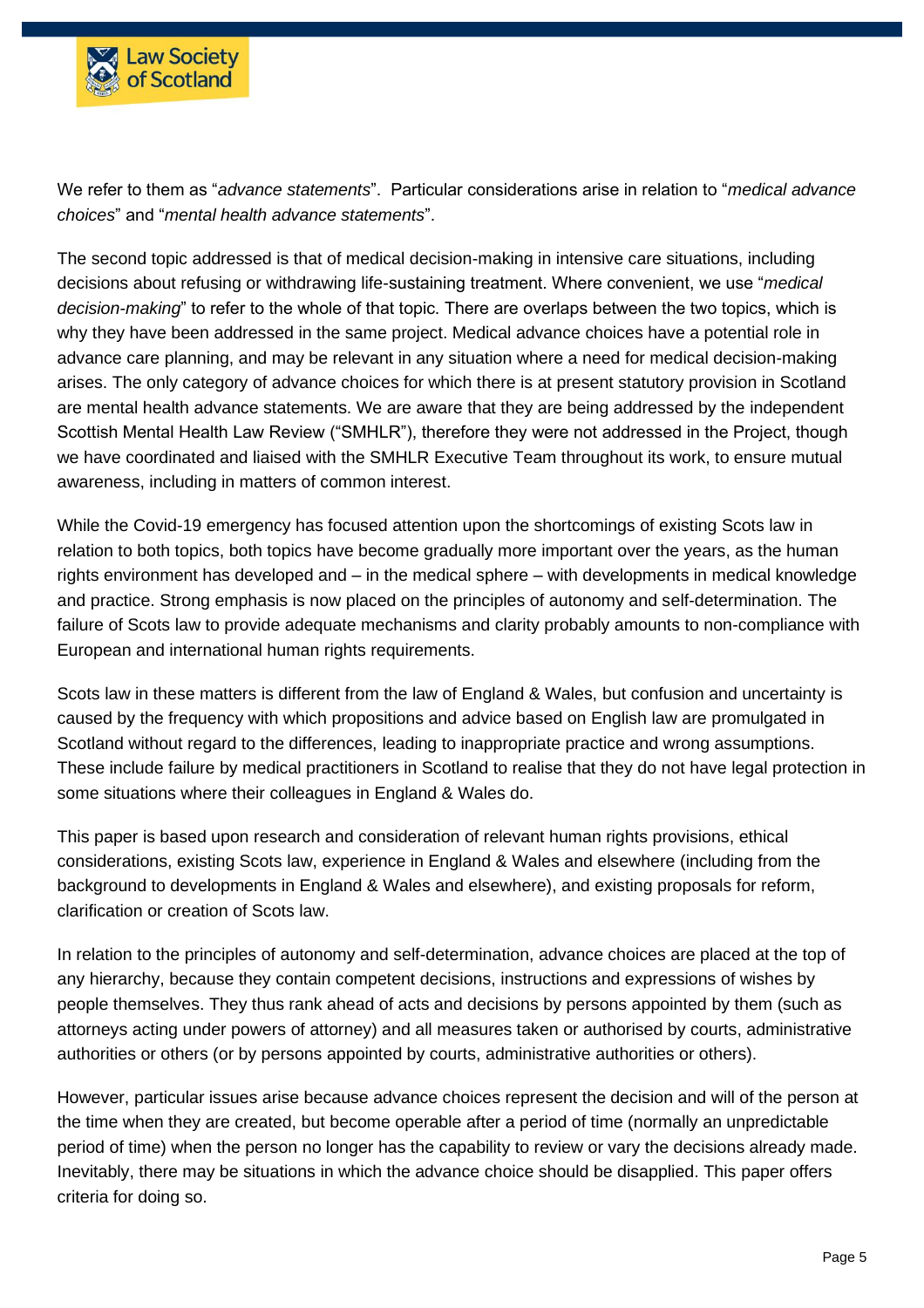

Advance choices entail a tension between offering maximum availability on the one hand, and the need for certainty on the other. The solution which we offer is a range of possibilities. Certainty would be offered by "top-level" advance choices, for which maximum requirements and safeguards are suggested. Scope for disapplication would be minimised for top-level advance choices, and would be greater with greater degrees of informality. Provisions are offered to achieve and implement those variations.

This paper identifies, analyses and addresses all of the matters which – it is suggested – would require to be covered in legislation for advance choices.

As regards medical decision-making, having carefully considered all of the factors identified above, we offer a basic formulation (previously lacking) of the doctor-patient relationship, and resulting obligations, responsibilities and potential liabilities, in any situation where medical decision-making cannot proceed at all, or sufficiently quickly, in accordance with the competent and informed consent of the patient. The formulation is derived from existing principles in Scots law and some similar legal systems. Adequate clarity and certainty are however at present lacking in Scots law. It is urgently necessary to provide it, in the interests of doctors, patients and all others who might be concerned.

In the matter of withholding or withdrawing life-sustaining treatment, we have considered, commented upon and evaluated the 1995 proposals by Scottish Law Commission (which were never implemented), together with such case law as has developed, as a basis for formulating legislative provision that would provide the clarity, certainty and protections for medical practitioners acting properly, that is at present lacking in Scotland.

Our recommendations include suggestions as to how both topics may be taken forward to the drafting, introduction and implementation of legislation, including suggestions as to further research, consultation, and – following upon the introduction of legislation – a coordinated approach to all aspects of its successful implementation.

## <span id="page-5-0"></span>**2. Project objective**

The overarching aims of the Project are:

1. to consider and address current deficiencies in Scots law in relation to:

(a) advance choices<sup>1</sup>, and

(b) medical decision-making in intensive care situations, including decisions about refusing or withdrawing life-sustaining treatment;

2. to advocate the need for Scots law adequately to address those deficiencies; and

<sup>1</sup> "Advance directives" in the original remit.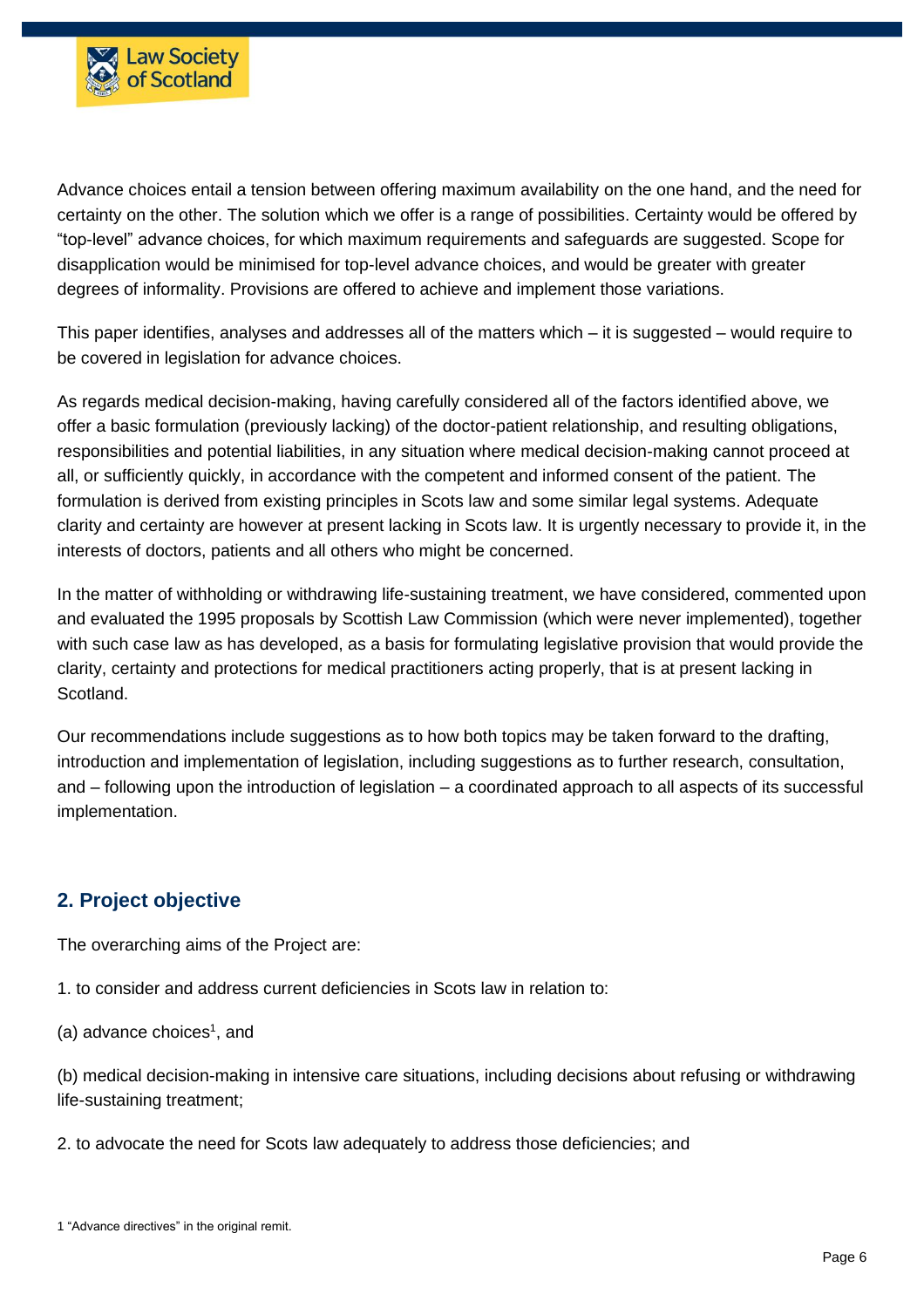

<span id="page-6-0"></span>3. to formulate and offer proposals for legislative provisions for that purpose.

#### **3. Abbreviations and definitions used in this paper**

"2000 Act": Adults with Incapacity (Scotland) Act 2000 "2003 Act": Mental Health (Care and Treatment) (Scotland) Act 2003 "2005 Act": Mental Capacity Act 2005 (England & Wales) "Advance choice": Instructions given or wishes made by a capable adult concerning issues that may arise in the event of his or her incapacity, and which may apply to all or any of health, welfare and other personal matters, to economic and financial matters, and to any juridical act (see below) not expressly excluded by law from the potential scope of advance instructions given in an advance choice (see section 5.1 of this paper) "Advance directive": The same as for "advance choice" (above) "Advance<br>instructions": Instructions given in an advance choice with the intention that they should have the same effect when they become operable as a competent juridical act (see below) at that time "Advance statement": Wishes made in an advance choice "Annex": Unless otherwise indicated, an Annex to this paper (Note: For "Appendix" see the next entry below) "Appendix": Unless otherwise indicated, an Appendix to Annex A to this paper "CoE 2018 Report": Council of Europe Report "Enabling citizens to plan for incapacity: a review of followup action taken by member states of the Council of Europe to Recommendation CM/Rec.(2009)11 on principles concerning continuing powers of attorney and advance directives for incapacity", prepared by Adrian D Ward, Consultant (Scotland, UK), on behalf of the European Committee on Legal Cooperation "CRPD": The United Nations Convention on the Rights of Persons with Disabilities (13 December 2006) "GMC": General Medical Council "Hague 35": Convention on the International Protection of Adults (The Hague, 13 January 2000, 2600 UNTS) "HCCH": Hague Conference on Private International Law "ICU": Intensive care unit "Juridical acts": Any act of the will or intention (other than a legislative or judicial act) which has, or is intended to have, a legal effect (see the full definition in paragraph 1.10 of SLC 1997, also quoted in full in paragraph 2.1 of Annex A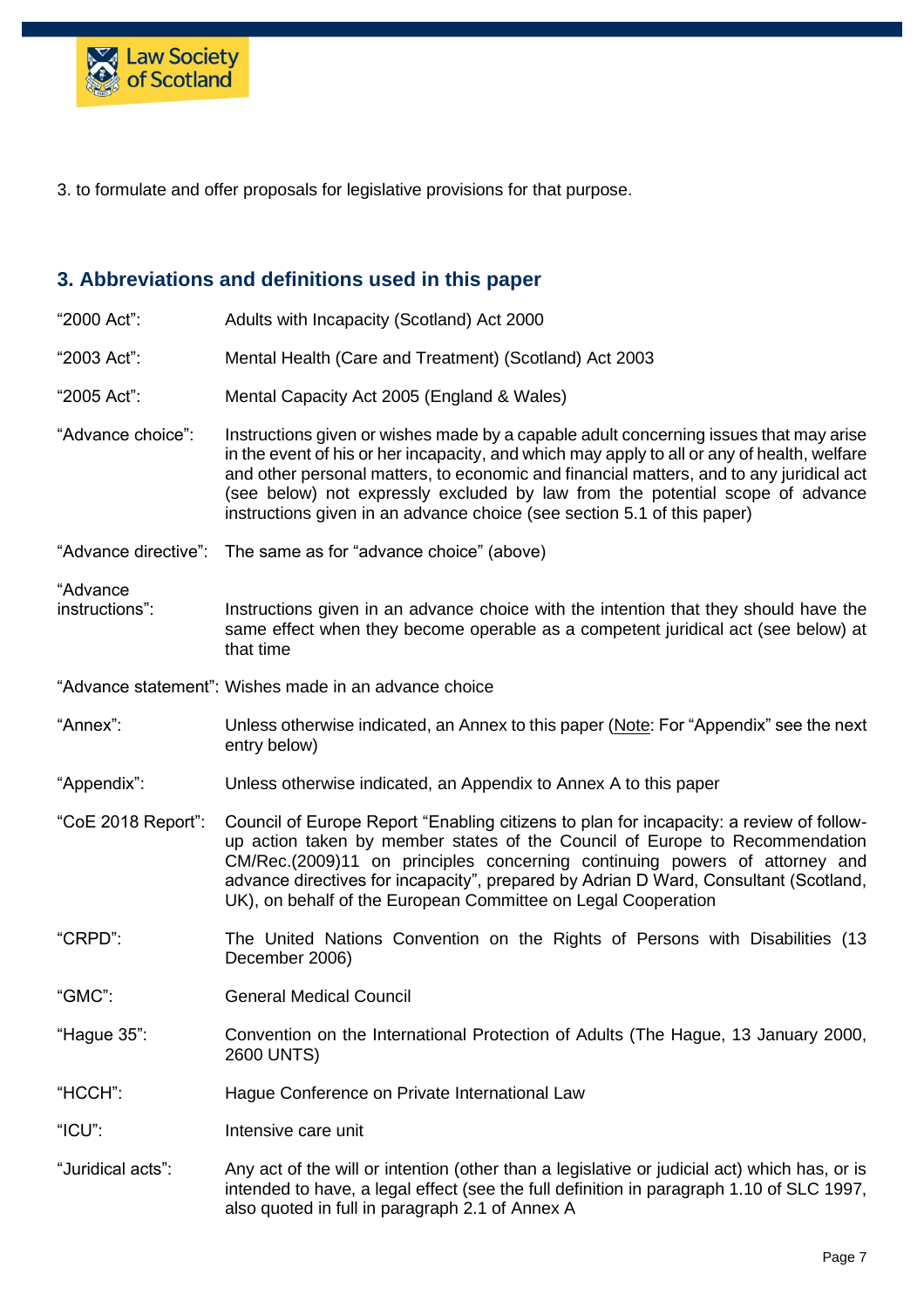

| "Medical advance<br>choice":              | An advance choice in relation to medical matters <sup>2</sup>                                                                                                                                                                  |
|-------------------------------------------|--------------------------------------------------------------------------------------------------------------------------------------------------------------------------------------------------------------------------------|
| "Mental health                            | advance statement": An advance statement limited to mental health matters, made in accordance with the<br>provisions of sections 275 - 276C of the 2003 Act, or thereafter under any provisions<br>replacing the same          |
| "the Project":                            | The project described in the Introduction to this paper                                                                                                                                                                        |
| "recommendation":                         | Unless otherwise indicated, refers to a recommendation in sections 7 to 9 of this paper                                                                                                                                        |
| "Rec.(2009)11":                           | Council of Europe Recommendation CM/Rec. (2009)11 of the Committee of Ministers<br>to member states on principles concerning continuing powers of attorney and advance<br>directives for incapacity (adopted 09 December 2009) |
| "SLC 1995":                               | Scottish Law Commission Report No 151 on Incapable Adults, September 1995                                                                                                                                                      |
| "SLC draft Bill":                         | The draft Incapable Adults (Scotland) Bill forming Appendix A to SLC 1995                                                                                                                                                      |
| "SLC 1997":                               | Scottish Law Commission Report No 160 on "Interpretation in private law", 28 October<br>1997                                                                                                                                   |
| "SMHLR":                                  | <b>Scottish Mental Health Law Review</b>                                                                                                                                                                                       |
| "the topics" (in the<br>Recommendations): | The topics identified as (a) and (b) described in the Introduction                                                                                                                                                             |
| "Top-level advance<br>choice":            | An advance choice that complies with the requirements proposed in section 8.3 of this<br>paper                                                                                                                                 |
| "Working Group":                          | The Working Group established to conduct the Project, as listed in the final section<br>of this paper                                                                                                                          |

## <span id="page-7-0"></span>**4. Context**

The Covid-19 emergency has focused attention upon the shortcomings of existing Scots law in relation to advance choices, and relevant aspects of medical decision-making in an intensive care setting (including decisions about withholding or withdrawing life-preserving treatment, and about transferring patients to palliative care only). These are not however short-term concerns only. They have become gradually more important over the years, with developments in medical knowledge and practice. At the same time, the human rights environment has placed increasingly strong emphasis on the principles of autonomy and selfdetermination, and it could be argued that the failure of Scots law to provide adequate clarity for the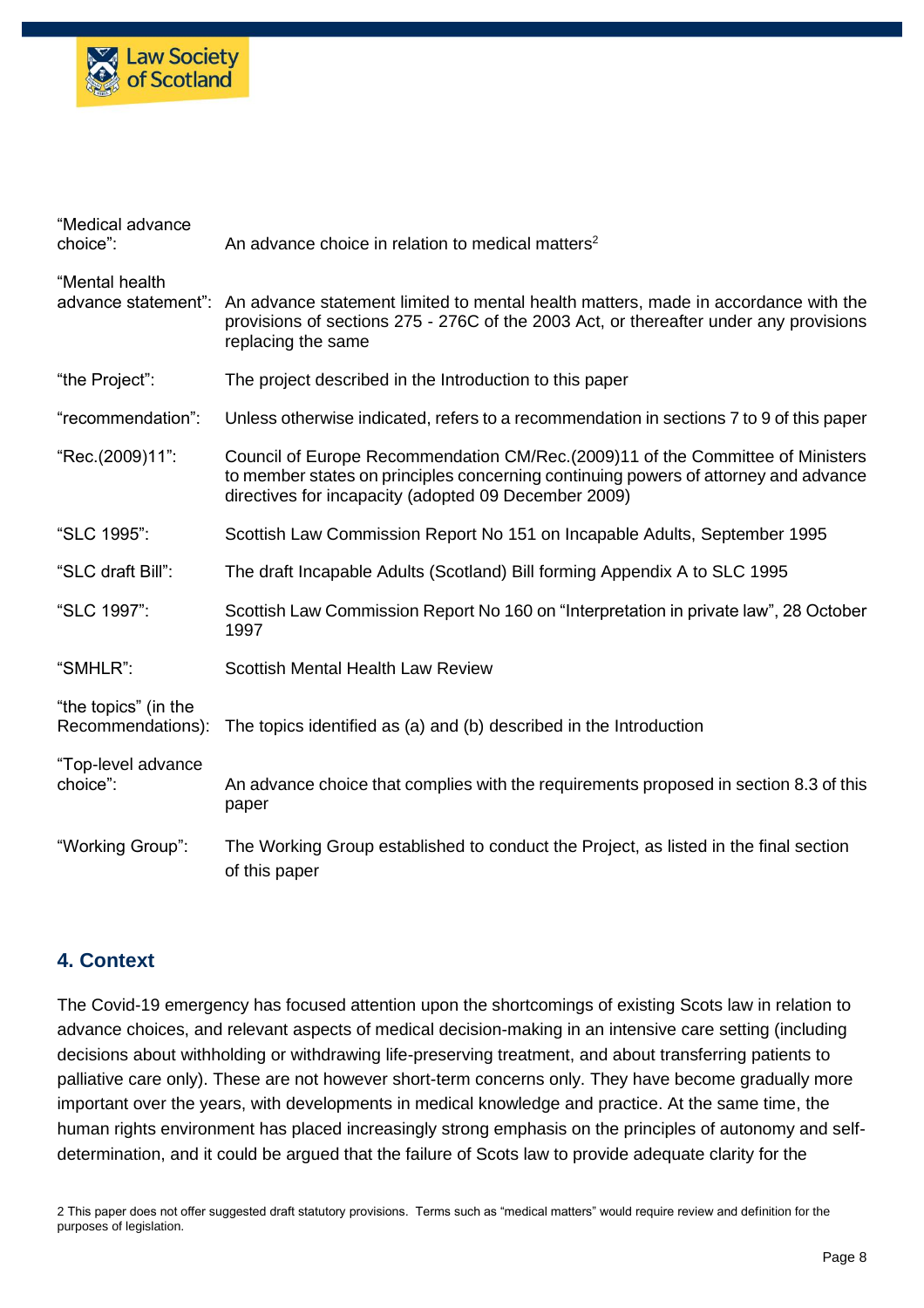

requirements and effects of advance choices (with the exception of the provisions for mental health advance statements under the Mental Health (Care and Treatment) (Scotland) Act 2003, (the "2003 Act") probably amounts to non-compliance with European and international human rights requirements.

The topics of medical advance choices, and of refusal or withdrawal of life-sustaining treatment, were addressed in Scottish Law Commission Report No 151 on Incapable Adults (September 1995) ("SLC 1995"), with relevant sections 40 and 41 of the draft Incapable Adults (Scotland) Bill appended to that Report ("SLC draft Bill"). Those sections are reproduced in Appendix C to Annex A. That draft Bill subsequently became substantially the Adults with Incapacity (Scotland) Act 2000 ("2000 Act"). Proposed sections 40 and 41 were however omitted, on the basis that the existing law was uncertain and the courts could be expected to develop it. They have not done so. Meanwhile, relevant law in England & Wales has been clarified with the Mental Capacity Act 2005 ("2005 Act"). Scots law is now less clear than the law of England & Wales. This is particularly the case in respect of medical practitioners, who are protected from prosecution and from civil liability in England & Wales if they comply with relevant requirements<sup>3</sup>, but do not have similar statutory protection in Scotland<sup>4</sup>. On the contrary, persons acting under the medical treatment and research provisions of Part 5 of the 2000 Act are specifically excluded from the limitation of liability provisions of section 82 of that Act<sup>5</sup>.

We stressed the importance of revisiting and addressing the "missing provisions" from the 2000 Act in our response to the Scottish Government's 2018 consultation on AWI reform<sup>6</sup>. Temporary modifications to this effect were suggested in our letter to the Cabinet Secretary for Health and Sport dated 15 April 2020<sup>7</sup>. We are not aware of any current plans for temporary or lasting reform in this area. It has been identified by practitioners, both legal and medical, as an area where the current law is deficient, and reform is required.

An underlying source of much confusion and uncertainty is the frequency with which propositions and advice based on English law, in matters where Scots law is different, are promulgated in Scotland without acknowledgement of the difference between the two legal systems. Again, this is an issue of long standing, but was exacerbated and made more visible during the pandemic, with (for example) encouragement to make advance directives apparently based upon the status accorded to them in English law, but not in Scots law.

3 2005 Act, section 5.

6 [https://www.lawscot.org.uk/media/360115/18-04-30-mhd-consultation-awi-reform.pdf.](https://www.lawscot.org.uk/media/360115/18-04-30-mhd-consultation-awi-reform.pdf)

<sup>4</sup> See Reporting Deaths to the Procurator Fiscal - Information and Guidance for Medical Practitioners (Crown Office and Procurator Fiscal Service, 2015), para. 13.

<sup>5</sup> Section 82(1) of the 2000 Act provides that no liability is incurred by guardians, attorneys, persons authorised under intervention orders, withdrawers or managers of establishments (that is to say, appointees under Parts 2, 3, 4 and 6 of the 2000 Act) for acting or not acting in good faith and in accordance with the general principles in section 1 of the 2000 Act.

<sup>7</sup> [https://www.lawscot.org.uk/news-and-events/legal-news/ministers-urged-to-reform-awi-law-for-covid-19-cases/.](https://www.lawscot.org.uk/news-and-events/legal-news/ministers-urged-to-reform-awi-law-for-covid-19-cases/)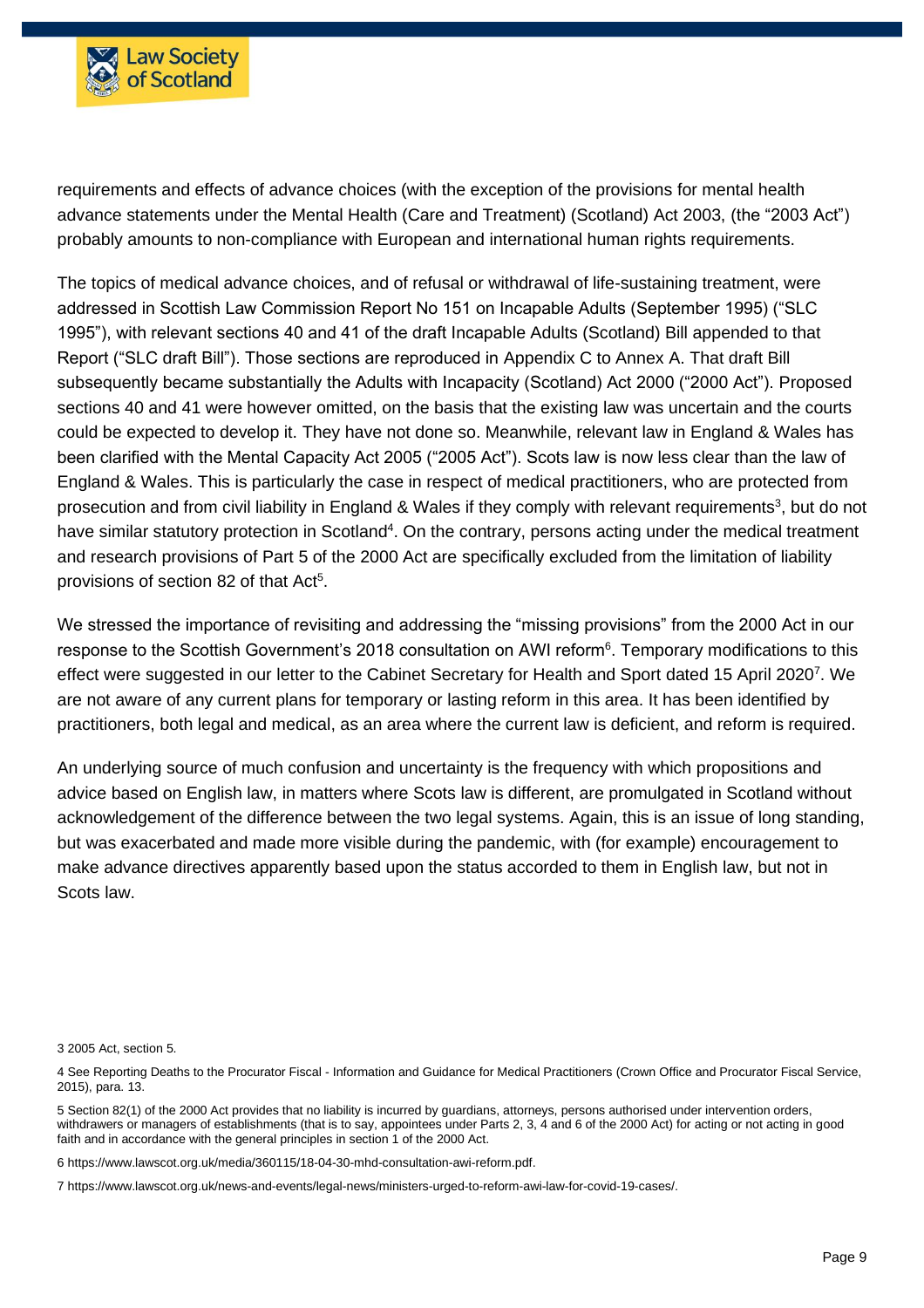

This paper is published in the context of the separate but ongoing Scottish Mental Health Law Review ("SMHLR"), due to submit its Final Report in the latter part of 2022. We hope that this paper will help inform the work of the Review insofar as it relates to matters within the scope of the Review.

Human rights considerations must be central to any discussion of, and proposals for reform of, the law relating to advance choices and medical decision-making in intensive care. Discussion of international human rights obligations, and the extent to which Scots law is compliant with these obligations, is set out in relevant sections of this paper.

At the time of finalising this paper the litigation between PKM's guardians and Greater Glasgow Health Board<sup>8</sup>, which raises important issues regarding medical decision-making and the status of DNACPR forms, remains live. The final outcome of this case may also inform further debate regarding the need for reform.

<sup>&</sup>lt;sup>8</sup> PKM's guardians raised two actions against Greater Glasgow Health Bord. Both sought orders under section 70(1)(a) of the 2000 Act. The first action concerned a refusal by the adult PKM of certain medical treatment. The second concerned agreement by the adult that a DNACPR notice be placed in his records. Medical practitioners had assessed that the decisions by the adult in both matters had been competent. The guardians sought to overrule those decisions of the adult. In the first action the guardians were successful before the Sheriff Appeal Court (2021) SAC (Civ) 33. SAC acceded to a request that an appeal against an interim order in the second action be remitted to the Inner House of the Court of Session, because it raised the same key issue in law as had been determined by SAC in the first action. The Inner House determined that appeal on 16 December 2021, on narrow consideration of whether the sheriff at first instance was entitled to make the interim order, and without at that stage addressing the key issues in the litigation. The Inner House issued a Statement of Reasons which at time of writing remains unreported. The second action returned to Dumbarton Sheriff Court. Mental Welfare Commission entered the process. At time of finalisation of this paper, the second action remained outstanding.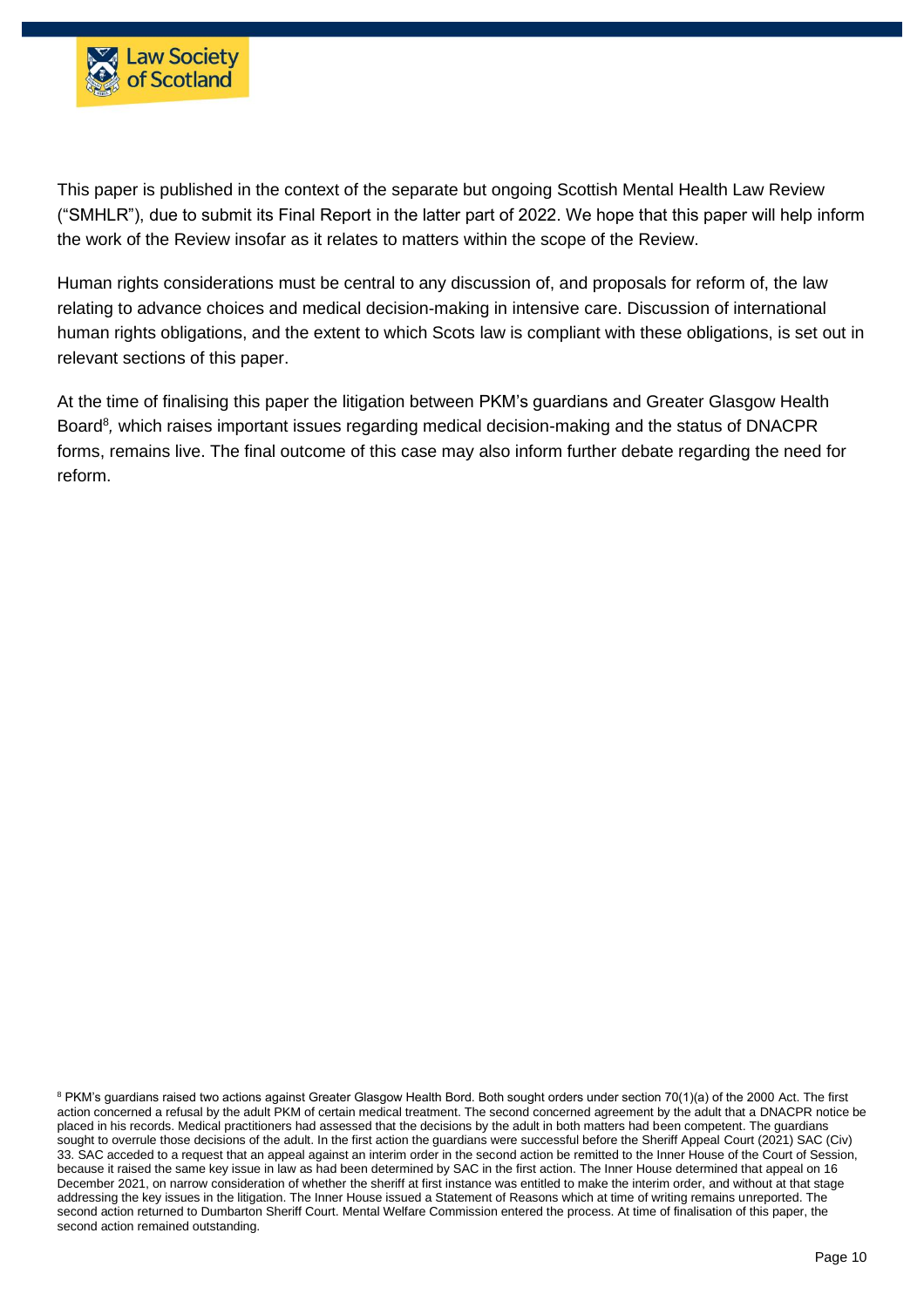

# <span id="page-10-0"></span>**PROJECT WORK**

To support the Project, we established a Working Group of expert volunteers drawn from legal practice and academia<sup>9</sup>. The Annexes to this paper include papers contributed by various members of the Working Group, largely comprising the research and other material, on the basis of which the Working Group proceeded with the deliberations resulting in the conclusions and recommendations set out in this paper.

At an early stage of its work, the Working Group recognised that aspects (a) and (b) of the Project objective 1 set out above were distinctive topics that nevertheless overlapped. To an extent, the Working Group resolved to address them separately, but  $-$  in addressing each  $-$  to have close regard to its developing work in relation to the other. After dealing with matters common to both topics, this paper proceeds to address them separately, before drawing them back together in the Recommendations.

Five research questions guided the project work:

- 1. What human rights principles are involved?
- 2. What ethical considerations need to be addressed?
- 3. What is the relevant existing Scots law on all matters within our remit?
- 4. What can we learn from relevant law, developments and experience in England & Wales and elsewhere, including from the background to such developments?
- 5. What are the existing proposals for reform, clarification or creation of Scots law, and what is the background from which they have been developed? What is our evaluation of them?

The paper on "Advance directives" reproduced as Annex A suggested further research questions derived principally from Rec.(2009)11, CRPD, and the work of HCCH. These were reviewed and refined to produce the questions set out in Annex B as they formed the basis of the Working Group's deliberations in relation to advance choices. The outcome of those deliberations appears in the recommendations (insofar as relevant to advance choices) in this paper. An account of those deliberations, including the reasons for the resulting recommendations, is set out in Annex B. Other jurisdictions contemplating the introduction of advance choices (advance directives), or development of existing provision for them, might find it useful to refer to the Working Group's analysis of questions to be addressed. The reasons for the Working Group's answers might also be of interest, though of course answers to the same questions in different jurisdictions might vary.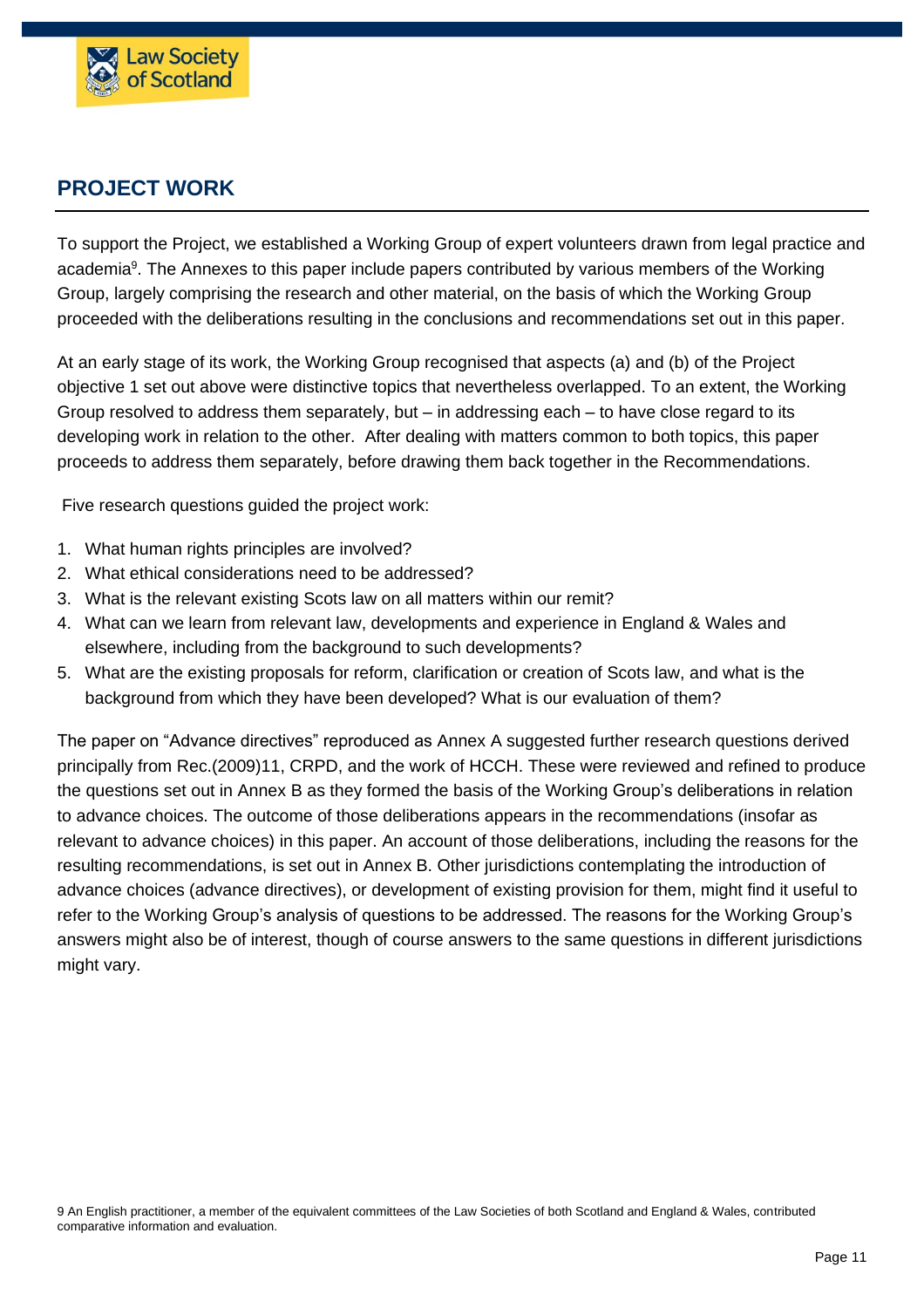

## <span id="page-11-0"></span>**5. Advance choices**

## <span id="page-11-1"></span>**5.1 Scope and terminology**

For the purposes of the Project, we have adopted the broad definition of the potential scope of advance choices contained in Principles 2.3 and 14 of Rec. (2009)11, from which we derived this definition:

"*Instructions given or wishes made by a capable adult concerning issues that may arise in the event of his or her incapacity, and which may apply to all or any of health, welfare and other personal matters, to economic and financial matters, and to any juridical act<sup>10</sup> not expressly excluded by law from the potential scope of advance instructions given in an advance choice*"

Principles 2.3 and 14 of Rec. (2009)11 are quoted, with commentary, in Annex A.

We adopt the broad scope and categorisations of advance directives in Rec. (2009)11, but not the terminology. Terminology employed must be widely understood, and correctly used and applied. In particular, the language used must be clear and accessible. The scope for misunderstanding and misuse is considerable. One need only point to frequent confusion in Scotland between "powers of attorney" and "guardianship," and use of "powers of attorney" to mean both the document and the person appointed under it. Confusion and misunderstanding can be caused by failures to distinguish between English and Scottish terminologies, and their respective consequences.

With one exception, there is no existing relevant terminology in Scots law, because (with that one exception) there is no existing statutory provision in Scots law for advance choices of any kind. The exception is for "advance statements" under the 2003 Act, which for clarity we refer to as "*mental health advance statements*".

In 1995 the Scottish Law Commission proposed provision for *medical advance choices* (termed by the Commission "advance statements"<sup>11</sup>). In other personal welfare matters, and in property, financial and economic matters, there is no statutory provision in Scotland for advance choices, nor have there been proposals for such provision, except that the requirement of section 1(4)(a) of the 2000 Act to have regard to "the past wishes and feelings" of the adult could reasonably be seen as bringing any statement of wishes and feelings within the scope of advance statements<sup>12</sup>.

There is no statutory provision, nor have there been proposals, for advance instructions.

A key purpose of this paper is to promote the filling of those substantial gaps. It is in the public interest that the gaps be filled. The place of advance choices in the human rights landscape, and the human rights imperatives towards making them available to citizens where they are not, are explored in the next section

<sup>10</sup> "Juridical acts" are defined in the "Abbreviations and definitions" section above.

<sup>11</sup> The provisions proposed by the Commission are quoted at Appendix C to Annex A.

<sup>12</sup> As noted below, unlike the position in England & Wales, section 1(4)(a) gives no enhanced status to wishes and feelings expressed in writing.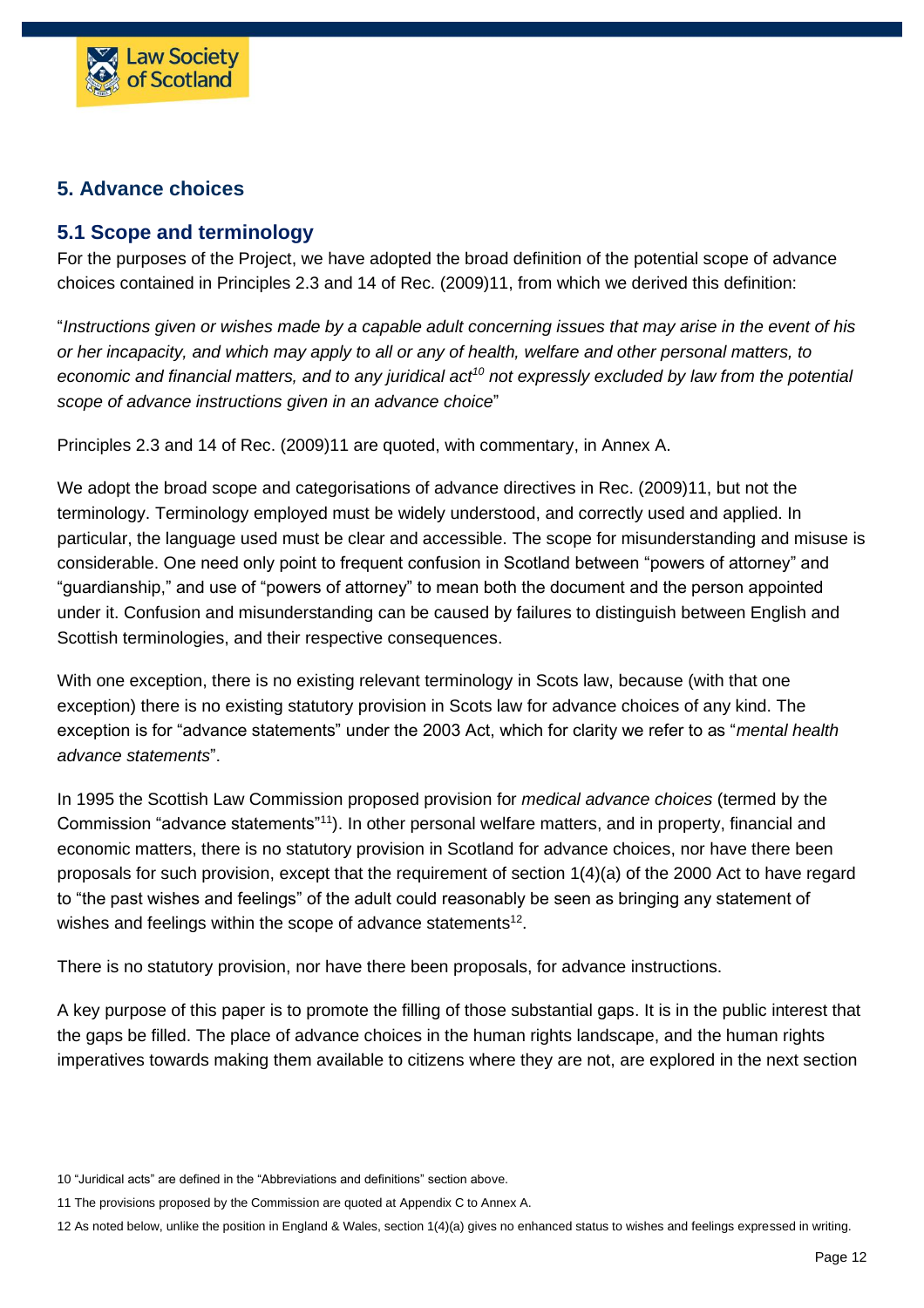

(section 5.2). Examples of the uses to which advance choices might be used are then provided in the ensuing section (section 5.3).

Presenting the structure that we propose diagrammatically, firstly, the structure and terminology in Rec. (2009)11 is as follows:

Diagram A (per Rec. (2009)11)

Advance Directives

- Instructions given
- Wishes made

Translated into the more accurate and accessible terminology that we propose, Diagram A reads as follows:

Diagram B (Accessible Terminology used and recommended in this paper)

#### **ADVANCE CHOICE**

- ADVANCE INSTRUCTIONS (= instructions given)
- **ADVANCE STATEMENT** (= wishes made)

We have already noted the separate concepts of medical advance choices, and mental health advance statements. Later in this paper, we introduce the concept of the "top-level" advance choice. Adding these to the structure of Diagrams A and B, with the terminology that we propose, gives the following:

Diagram C (Accessible Terminology used and recommended in this paper)

#### **ADVANCE CHOICE**

- **ADVANCE INSTRUCTIONS** (= instructions given)
	- o **TOP-LEVEL** (see section 5.4 below)
	- o Medical advance instructions
	- o Other Advance instructions
- **ADVANCE STATEMENT** (= wishes made)
	- o **TOP-LEVEL** (see section 5.4 below)
		- o Medical advance statement
		- o Mental health advance statement
		- o Other advance statements

In the above diagram, "medical advance instructions" are medical advance choices giving instructions rather than making wishes; and "medical advance statement" is a medical advance choice making wishes rather than giving instructions.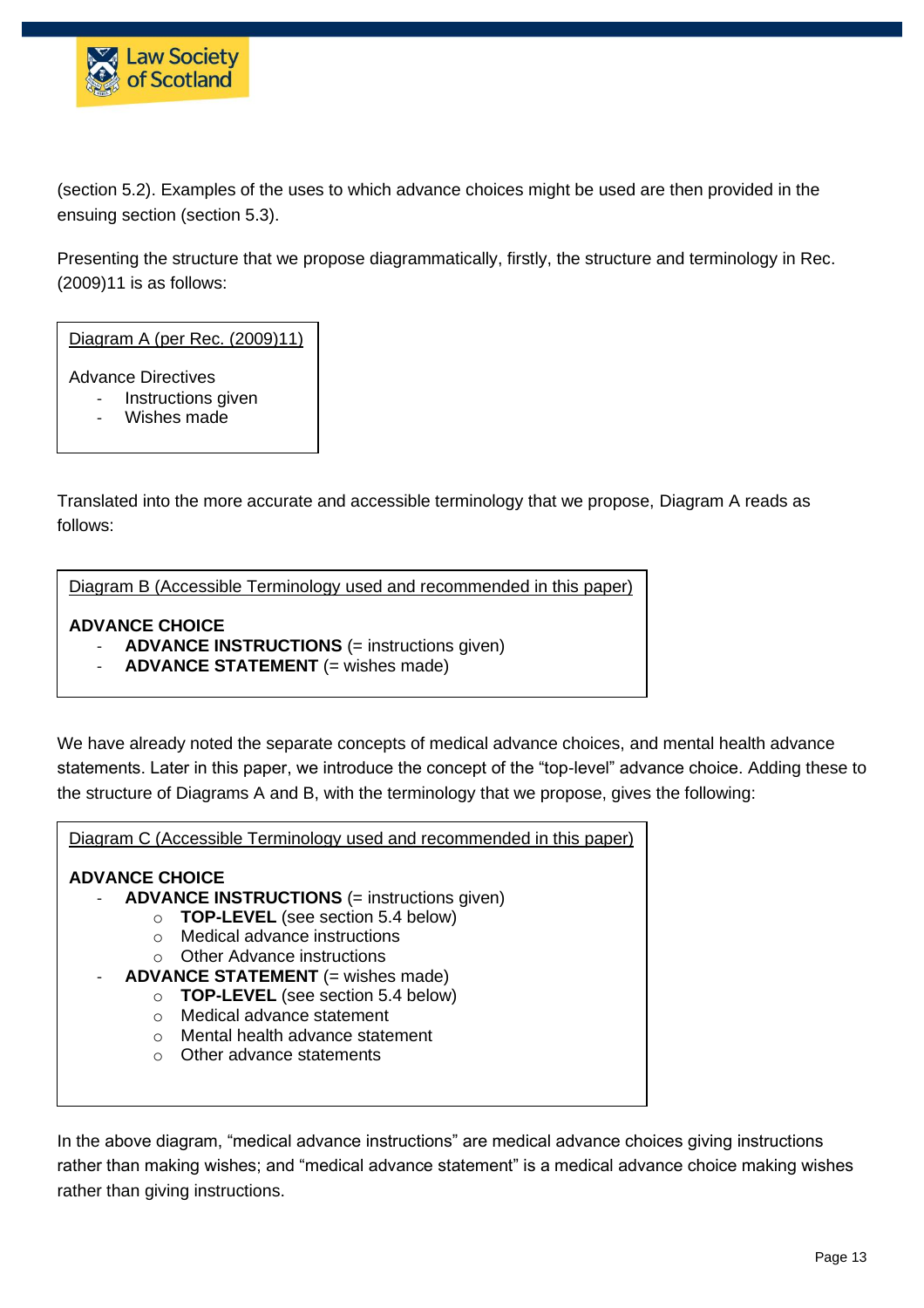

All of the categories of advance choice in Diagram C (including top-level advance instructions and advance statements) may apply to all or any of health, welfare and other personal matters, to economic and financial matters, and to any juridical act (see abbreviations and definitions section) not expressly excluded by law from the potential scope of advance instructions given in an advance choice, with the exception of the limitation to medical matters of medical advance instructions and medical advance statements, and the further limitation to mental health matters of mental health advance statements.

The terminology in Diagram C is the terminology adopted for this paper, and which we recommend for implementation of our proposals<sup>13</sup>.

Advance choices are the first of the two topics addressed by the Project. Medical advance choices and mental health advance statements are however integral to the second topic, that of medical decisionmaking. They represent the area of "overlap" between the two topics, and the reason why neither can reasonably be considered and addressed without taking account of the other. In this paper, matters generally relevant to all advance choices are dealt with under "advance choices", but aspects particular to the medical sphere are dealt with under "medical decision-making". Note also that such case law as has been developed relates entirely to medical advance choices, but in general terms may reasonably be seen as stating the current position in law (in the absence of legislative provision) of all advance choices.

#### <span id="page-13-0"></span>**5.2 Human rights and international instruments**

Over a period of several years, jurisprudence, both generally and medico-legal jurisprudence, has increasingly moved away from a more paternalistic approach to recognition of the importance of autonomy. That has been a clear trend internationally, and particularly in Scotland. In parallel, there has already been a clear shift in the basic concept of disabilities (including mental, intellectual and sensory disabilities) from a medical model to a social model, followed by a current shift towards a human rights model. CRPD underlines the shift to a social model, and paves the way towards full adoption of a human rights model. Information in the public domain on the developing work of the SMHLR also indicates the likely adoption of a predominantly human rights model in Scotland. The recommendations in this paper are designed to be consistent with that approach, and to support it.

Also of particular relevance to Scotland has been the work of the Council of Europe on advance choices ("advance directives"). Relevant Council of Europe Recommendations indicate that priority should be given to rights to autonomy and self-determination, so that voluntary measures established by an adult should be preferred to non-voluntary measures created otherwise than by adults themselves.

Relevant Council of Europe Recommendations have developed from urging states to consider providing for voluntary measures, to requiring them to promote self-determination by means of both powers of attorney and advance choices. See Annex A for relevant provisions and commentary on them.

Of key importance to the topic of advance choices is the CoE 2018 Report. The findings and recommendations in the report, insofar as relevant to advance choices, are in Appendix A to Annex A.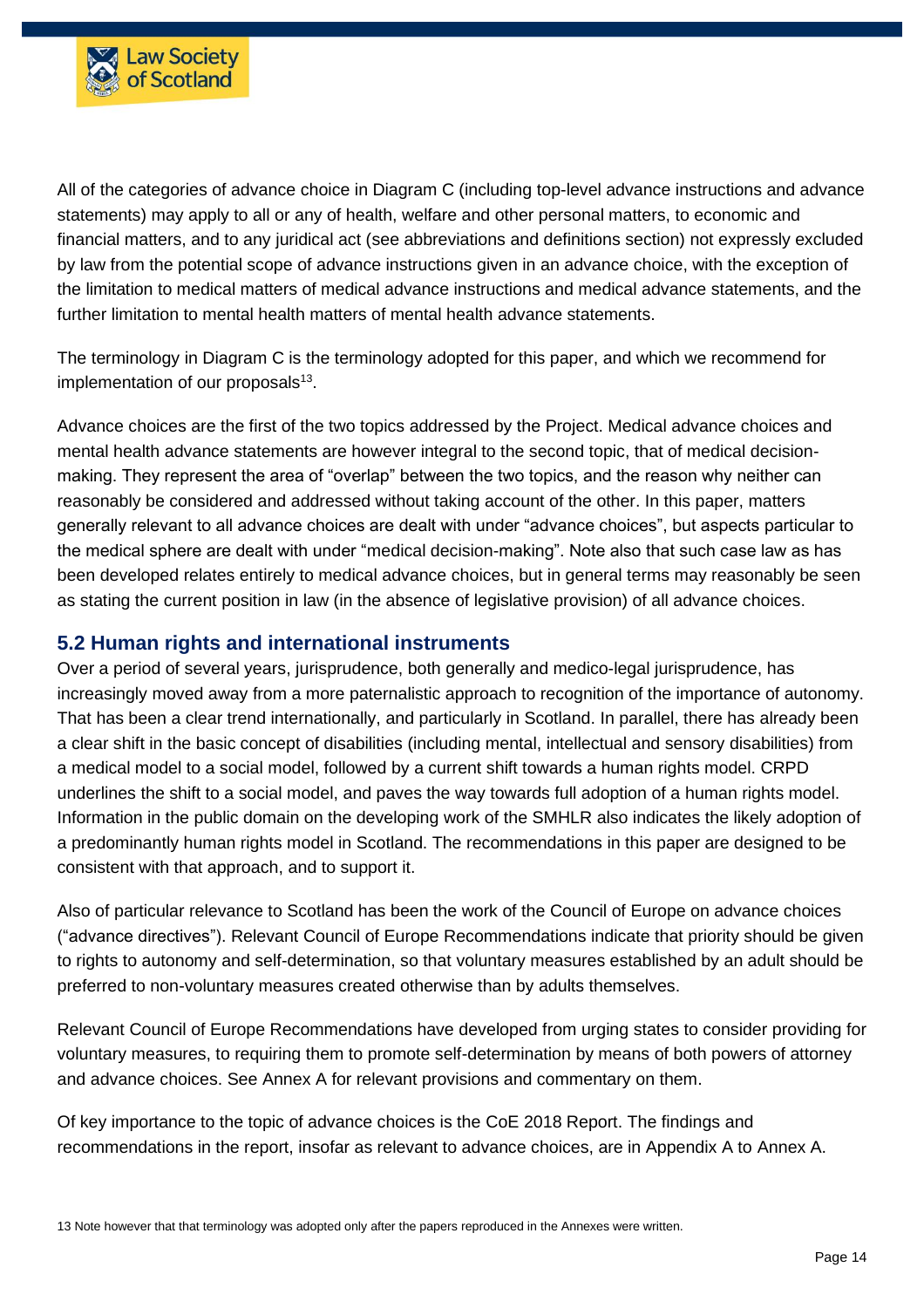

Briefly, the review reported considerable progress across Europe in provision of powers of attorney and their use, with development of advance directives following well behind. International aspects generally, and those derived from Council of Europe in particular, are narrated in Annex A, which contains in Appendix A all of the findings and recommendations relevant to "advance directives" in the review of implementation of Rec.(2009)11.

Standing behind Council of Europe Recommendations are of course the requirements of the European Convention on Human Rights. Of particular relevance are the provisions of:

- Article 2 right to life
- Article 3 prohibition of torture and inhuman or degrading treatment
- Article 5 right to liberty and security
- Article 8 right to family and private life, and in particular the principle of personal autonomy
- Article 14 prohibition on discrimination

CRPD rights are also relevant, particularly Article 12, the right to equal legal recognition before the law. The maximum facilitation of effective exercise of legal capacity by adults themselves is central to the implementation of CRPD, and the availability and use of advance choices is an essential component of achieving that. There is ongoing political and legal discussion and consideration as to the precise meaning of CRPD, and as to the extent CRPD rights should be incorporated into Scots law. The Scottish Government has committed to incorporating, as far as possible within devolved competence, CRPD into Scots law as part of a new Human Rights Bill expected to be introduced in the current parliamentary session<sup>14</sup>. The conclusions and recommendations in this paper have been directed by reference to the principles of Article 12, although not necessarily to the interpretation of it given by the UN Committee on the Rights of Persons with Disabilities in General Comment 1 to Article 12<sup>15</sup>.

As regards the foregoing references to voluntary and non-voluntary measures, former terminology referring to anticipatory, responsive and third party measures has been generally superseded by the following:

#### Diagram D (Modern "Technical Terminology")

Measures

- Voluntary Measures
	- o Unilateral
	- o Bilateral
- Non-Voluntary Measures
- Third Party Measures

15 CRPD/C/GC/1.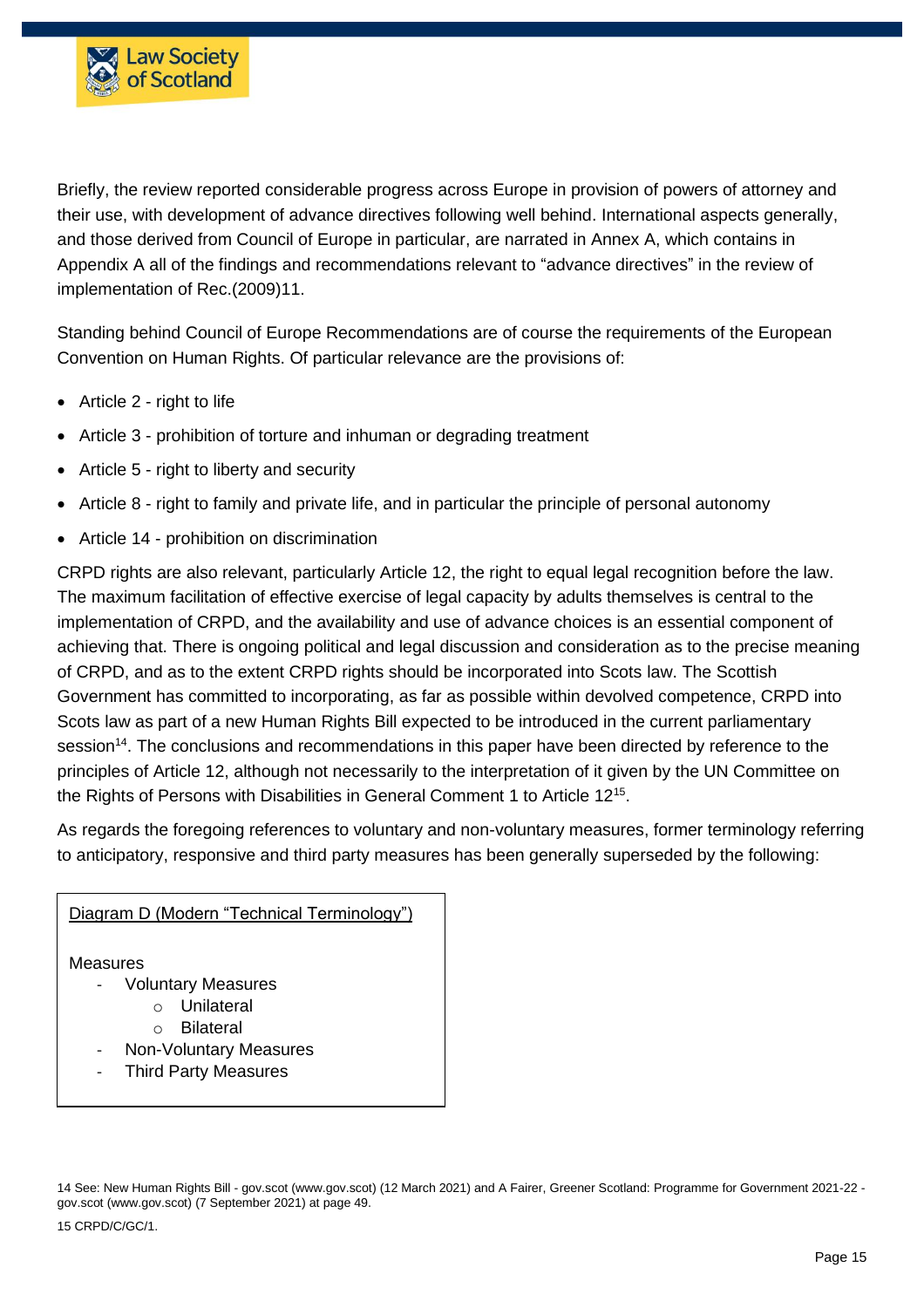

In light of the foregoing, as expanded in Annex A, it is our clear view that Scots law at present fails to comply with human rights obligations in respect that it contains no clear and adequate provision for advance choices, and that Scottish Government is accordingly under an obligation to make such provision.

## <span id="page-15-0"></span>**5.3 Practical utility of advance choices**

Beyond existing scope (and some provision) for use of advance choices in relation to medical matters, citizens can be expected to make increasing and substantial use of advance choices if provision for them becomes available and is suitably publicised. That can be expected to apply to both "instructions given" and "wishes made" advance choices (that is to say, to both advance instructions and advance statements). For a selection of examples of ways in which they would be used in relation to property, financial and economic matters, and to personal welfare and other matters beyond the medical sphere, see paragraphs 4.6 – 4.9 of the paper reproduced as Annex A.

#### <span id="page-15-1"></span>**5.4 Fundamental concepts**

We consider the following topics to be of particular relevance to the concept of advance choices as measures supportive above all of exercise of rights to autonomy and self-determination.

Firstly, there is a tension between maximum availability of such measures, pointing towards the minimum of formality, but also the need to safeguard certainty and to avoid potential vitiating factors<sup>16</sup>. We would suggest that the best solution is a range of requirements providing corresponding degrees of certainty and protection. That range, up to and including "top level", would apply both to advance instructions and to advance wishes. At the most informal end, no-one should be disqualified from setting out their wishes for the future, in the form of a very simple advance statement. At the other end of the scale, there should be a "top-level" advance choice offering significant protection and safeguards, resulting in a high level of certainty and operability, and, in the case of advance instructions, the lowest risk of disapplication in any particular circumstances. Among other things, this approach facilitates maximum use of advance choices, and accessibility for the maximum range of people in the maximum range of circumstances.

Linked to the foregoing, secondly, are the issues raised by the fundamental characteristic of advance choices, namely that they are created at one point in time but become operable some time later, when considerations have emerged that might have influenced the granter at time of creation, but the granter either did not review the advance choice and/or may have no longer been capable of doing so. Put another way, on the one hand, provision for advance choices offers the opportunity for citizens to determine, or at least influence, future outcomes; but on the other hand, the time lag between creation of the advance choice and its potential operation can present challenges. We would suggest that an advance choice should not be treated as revoked by a change in circumstances – rather, the question might need to be addressed as to whether the advance choice should be disapplied from the matter and in the circumstances that have actually arisen. We have considered what should be the criteria for disapplication at section 8.4 below.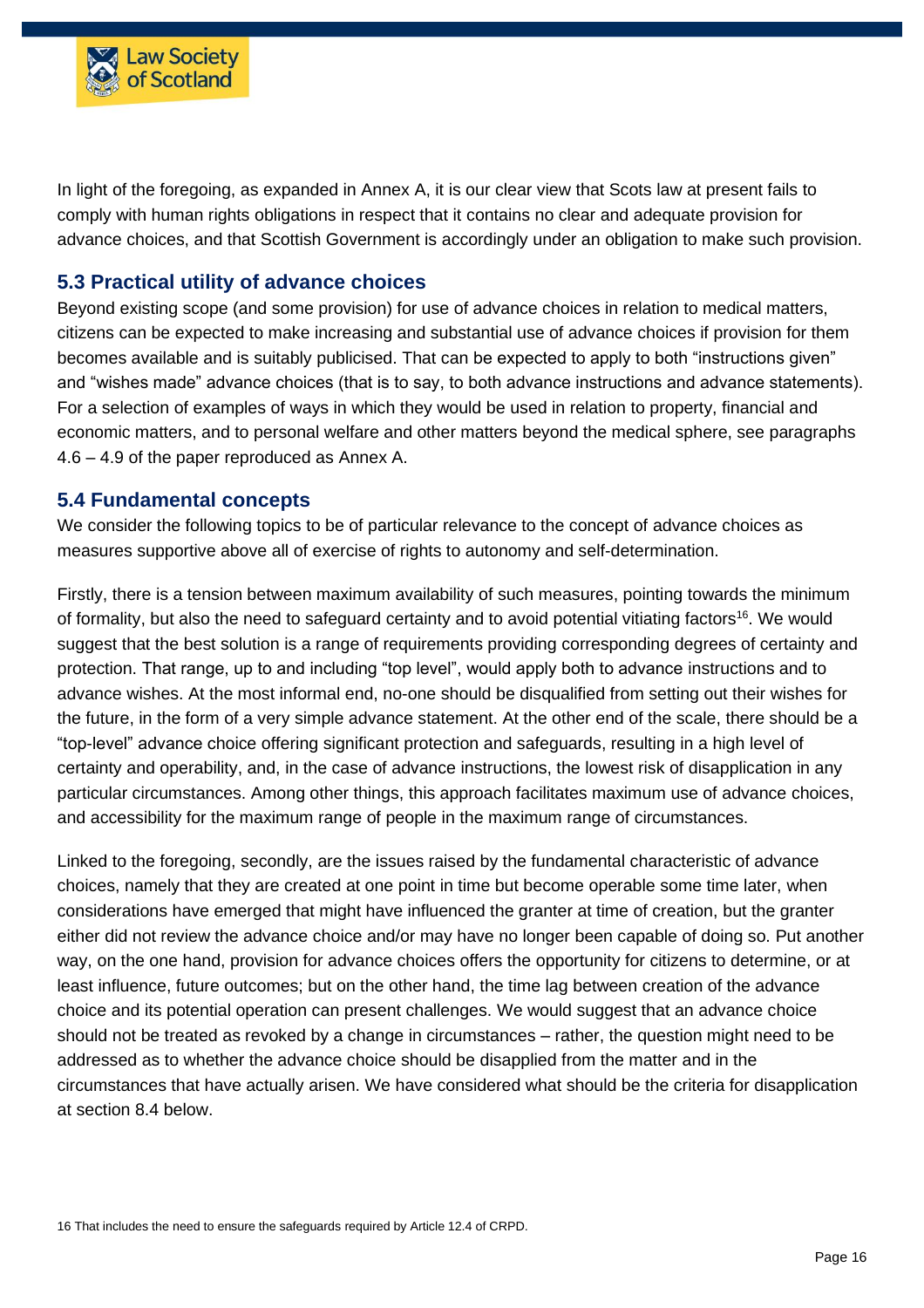

Aspects of medical advance choices which are unique to that category are generally addressed in the next section.

## <span id="page-16-0"></span>**5.5 Comparative analysis**

There are fundamental differences in relevant areas of law between Scotland, and England & Wales, contributing to the lack of clarity as to Scots law. The applicable law in England & Wales is the 2005 Act. This legislation turns on assessment of the 'best interests' of the incapable adult, rather than their 'will' (actual or constructed), and for that reason caution must be exercised in assuming that the approach adopted by the courts in England & Wales would be adopted in Scotland.

In England & Wales, advance choices to refuse medical treatment (termed 'advance decisions') are recognised as legally binding, subject to certain procedural requirements and exceptions set out in the 2005 Act. The 2005 Act gives particular status to wishes and feelings recorded in writing (section 4(6)).

The operation of advance decisions in England & Wales has illustrated a number of areas where dilemmas may arise in the operation of a legislative scheme for advance choices:

- Creation there is a tension between formality and accessibility. A higher level of formality may make an advance choice less susceptible to challenge, but may also make it more difficult to grant and therefore less accessible. Linked to this is the issue of authentication- certification of capacity of the person to create the document, and separately authenticating or otherwise confirming that the advance choice has been produced without undue influence. The 2005 Act does not require any 'authentication' in relation to advance decisions to refuse treatment, and this has created practical problems<sup>17</sup>.
- The period between creation and the intended circumstances arising creation of an advance choice document immediately creates a practical issue of where and how the document should be stored. Provision should be made in legislation for circumstances where an advance choice has been made, but has not been recorded in the relevant medical or other records. English case law has also highlighted the difficulties which may arise where an advance choice is made but not revisited for many years<sup>18</sup>. This raises questions about how much weight should be given to a very old advance choice which has not been reviewed.
- Consequence when the intended circumstances arise traditionally, advance choices have taken effect on loss of capacity, as opposed to operating on an entirely self-directed basis. However, this approach creates tensions with CRPD, and specifically with the comments of the Committee on the Rights of Persons with Disabilities set out in General Comment 1 to Article 12<sup>19</sup>, which states that the point at which the advance choice enters into force should be self-directed<sup>20</sup>. Linked to this is the question of whether, and in what circumstances, it is legitimate not to follow an advance choice. The Committee on the Rights of Persons with Disabilities has indicated that this should be possible only where the granter

<sup>17</sup> See, for example, *Re E (Medical treatment: Anorexia)* [2012] EWCOP 1639.

<sup>18</sup> See, for example, *Re PW (Jehovah's Witness: Validity of Advance Decision)* [2021] EWCOP 52.

<sup>19</sup> CRPD/C/GC/1.

<sup>20</sup> General Comment 1 paragraph 17 asserts that "The point at which an advance directive enters into force (and ceases to have effect) should be decided by the person and included in the text of the directive; it should not be based on an assessment that the person lacks mental capacity."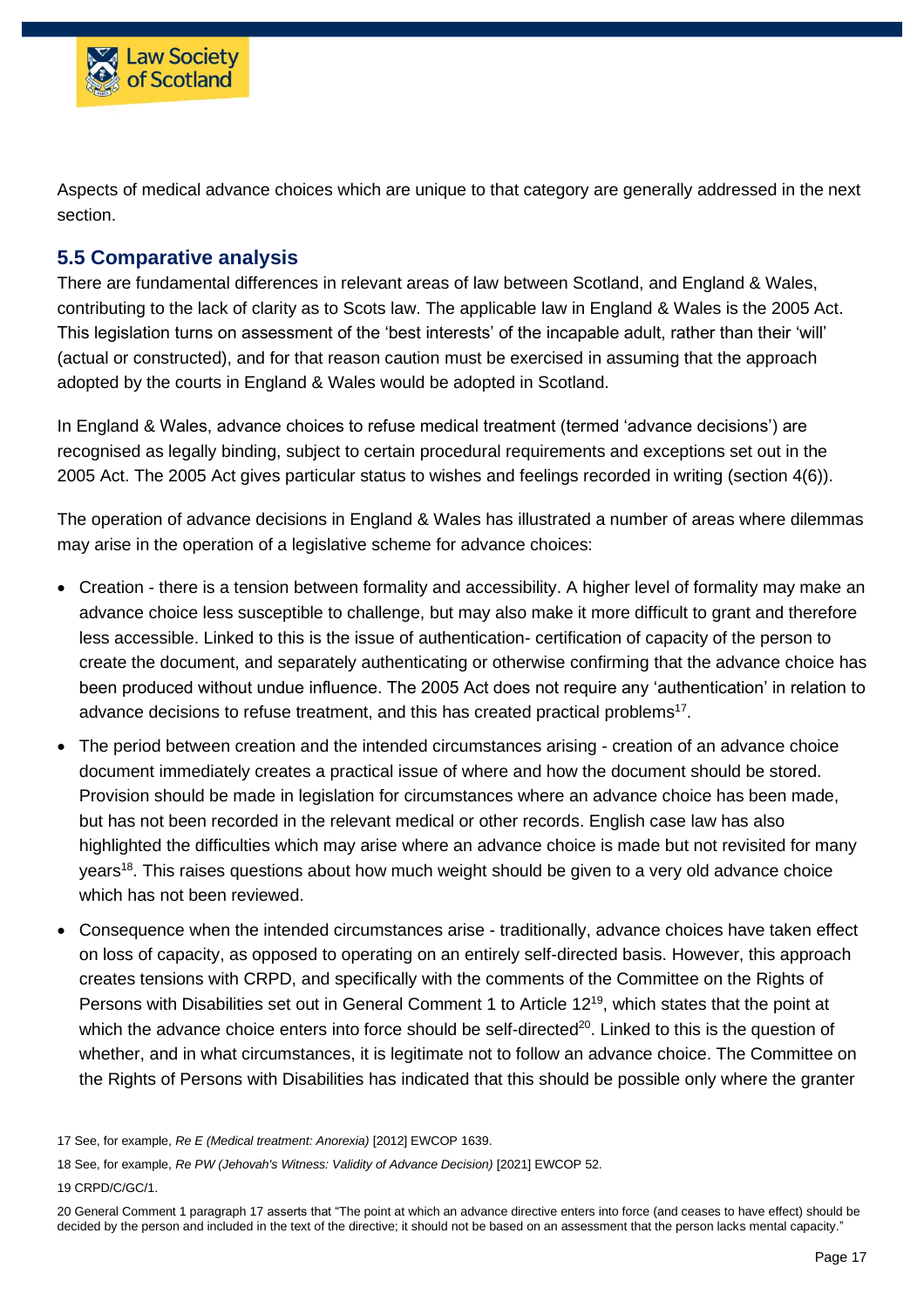

has so provided, but this approach has practical difficulties, including those linked to formality and noted above. The approach advocated by the Committee is fundamentally incompatible with the governing legal frameworks for health and social care in Scotland, and any proposed change in that regard would raise fundamental ethical considerations which would require law reform beyond the scope of the remit of the Project.

A comparative analysis of the differences in the relevant areas of law between Scotland, and England & Wales is set out within the literature review at Annex C, and is further addressed in Annex D. In Scots law, all interventions under the 2000 Act require to comply with principles set out in section 1. Those principles point the way towards how advance choices should be treated, but there is no express provision for advance choices anywhere in existing Scots law, except for the provisions in the 2003 Act limited to mental health advance statements. Section 1(4)(a) of the 2000 Act requires that in determining whether to intervene, and if so what intervention should be made, whoever is responsible for making or authorising the intervention must take account of "the present and past wishes and feelings of the adult so far as they can be ascertained by any means of communication … appropriate to the adult". The importance of this is emphasised in that the list of other persons whose views should be taken into account are all qualified "in so far as it is reasonable and practicable to do so", but that limitation does not apply to the adult. Thus, a statement of "past wishes and feelings" in an advance choice would have to be taken into account. Although the precise meaning of the requirement to respect the rights, will and preferences of the person under CRPD Article 12 is not entirely settled, it would appear to require more than simply acknowledging a person's past wishes, especially where they have sought to record those wishes in a fashion they intend to be determinative.

It is also useful to consider the legal position in other comparable jurisdictions, particularly Germany (and, prospectively, France and Spain). Germany has developed rules which govern the lawfulness of interventions in the affairs of an incapable adult. It can be argued that these rules are modelled on the doctrine of *negotiorum gestio* (see section 6.5, below), and strongly correlate with the present position in Scots law. Further detail is set out at Annex C.

The German courts have found that CRPD mandates that the legislature devise methodology to allow for the 'construction' of a person's 'will' where that individual's 'free will' cannot be identified. The German approach suggests some correlation between Scots and German law.

Germany has gone further than Scotland, in that it has integrated rules on 'living wills' alongside the basic doctrine of *negotiorum gestio* and rules on 'presumed consent' in the context of medical treatment. A 'living will' in Germany is treated as a binding expression of individual autonomy where it is validly constituted. If there is no validly constituted 'living will', it is necessary to attempt to determine the wishes of the person (not what is in their 'best interests'). However, the German courts have encountered difficulties in applying the relevant legislation. On the fundamental difference in approach to the concept of "best interests" as between England & Wales (where it was adopted for adults) and Scotland (where it was rejected) see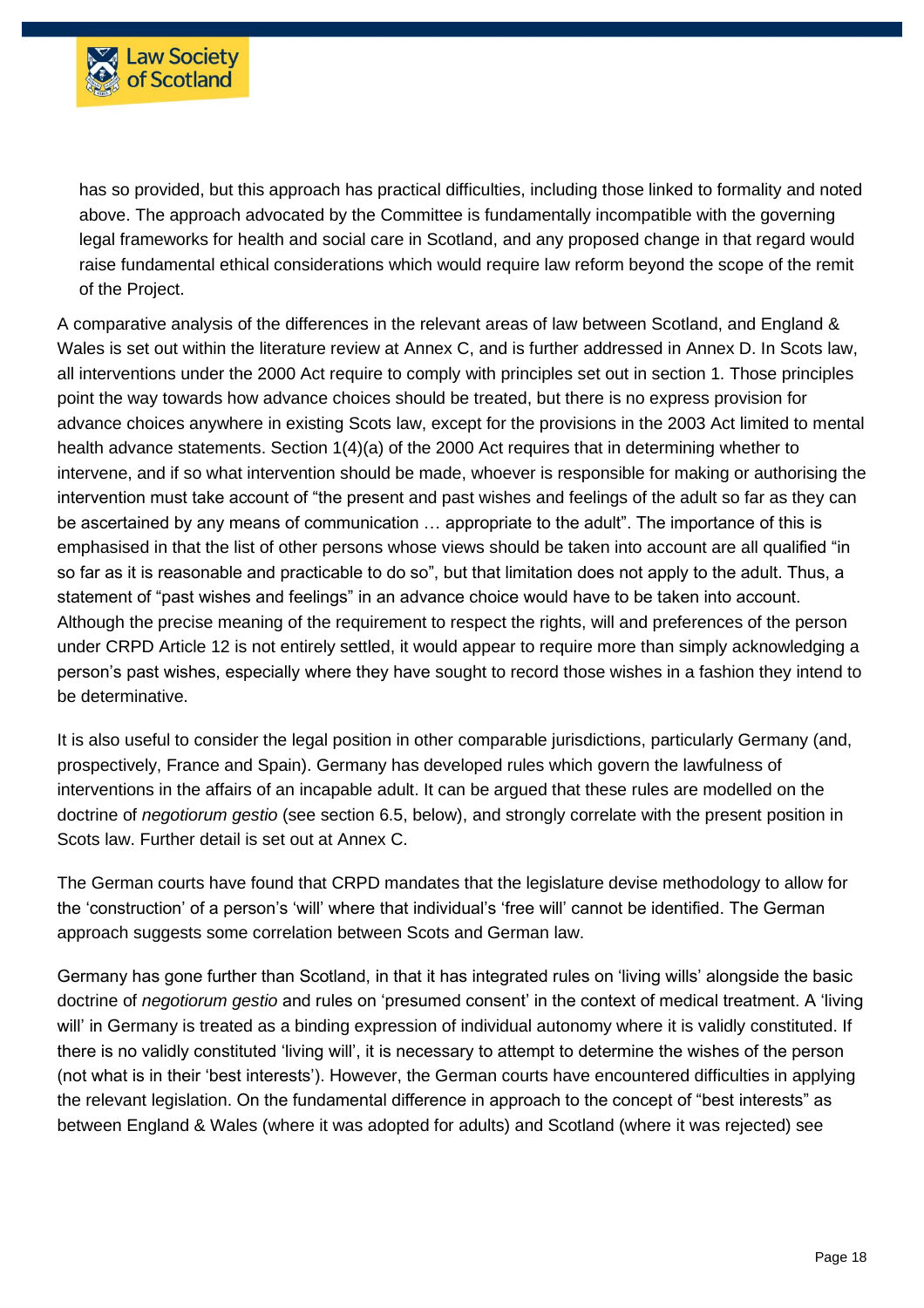

*"With and without 'best interests': the Mental Capacity Act 2005, the Adults with Incapacity (Scotland) Act*  2000 and Constructing Decisions<sup>"21</sup>.

The experience in Germany and also in England & Wales demonstrates one of the primary difficulties with the concept of binding advance choices - the extent to which they are held to continue to be binding if the incapacitated person demonstrates that they no longer wish to be bound by the terms of the instruction which they issued while competent. In the medical sphere, this in turn demonstrates the importance of integrating the creation of binding instruments with the more general practice of medicine.

## <span id="page-18-0"></span>**6. Medical decision-making**

The full title of this second topic within the scope of the Project is "Medical decision-making in intensive care situations, including decisions about refusing or withdrawing life-sustaining treatment".

#### <span id="page-18-1"></span>**6.1 Ethical considerations**

We recognise that the medical issues addressed in this paper raise complex ethical considerations, alongside legal issues. A full analysis of the relevant ethical considerations, and the background of practice issues encountered by medical professionals working in this area, is beyond the scope of this paper. However, we recognise that any proposals for law reform in this area must effectively integrate the creation of instruments potentially binding upon doctors and other relevant professionals within the more general practice of medicine. We also recognise the role of the GMC in regulating the conduct of medical practitioners throughout the UK.

An analysis of the ethical considerations which need to be addressed when dealing with advance care planning and medical decision-making in an ICU is included at Annex E.

#### <span id="page-18-2"></span>**6.2 The relevant existing Scots law**

There is a lack of clarity in Scots law as it relates to medical advance choices and medical decision-making in intensive care situations.

The Scottish Law Commission Discussion Paper No 94 on Mentally Disabled Adults (September 1991) emphasised (in paragraph 3.4) that: "The starting point is that persons of full capacity are entitled to decide what treatment, if any, they will have. The invasion of a person's bodily integrity by treatment that he or she has not consented to (or that has not otherwise been authorised) amounts to a criminal offence and a civil wrong." (with reference to dicta by Lord Reid in *S v S*<sup>22</sup> and *W v Official Solicitor*<sup>23</sup>). Those dicta clearly apply both to consideration of the operation of medical advance choices and to medical decision-making in ICU situations. How this applies in daily practice highlights the lack of clarity for practitioners and patients

[https://www.northumbriajournals.co.uk/index.php/ijmhcl/article/view/549.](https://www.northumbriajournals.co.uk/index.php/ijmhcl/article/view/549) On concepts of "will", and comparison of German law and Scots law, see "Respecting 'will': Viscount Stair and online shopping", 2018 SLT (News) 123, particularly at pages 125-126.

<sup>21</sup> By Alex Ruck Keene and Adrian D Ward, [2016] International Journal of Mental Health and Capacity Law at:

<sup>22</sup> *S v S* [1970] 3 All ER 107 (per Lord Reid at p111).

<sup>23</sup> *W v Official Solicitor* [1972] AC 24 (per Lord Reid at p43).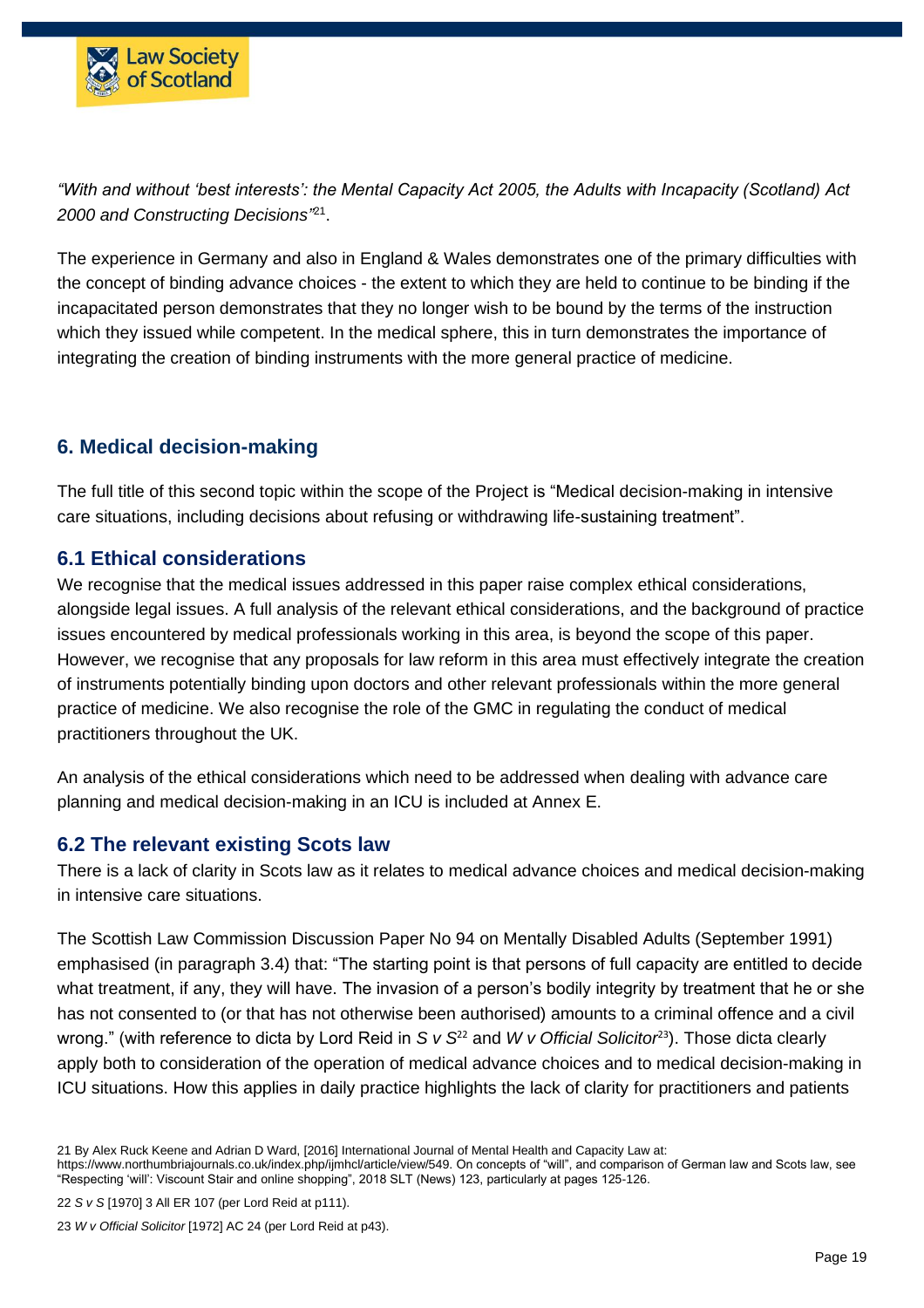

alike when considered in the light of recent decisions of the court (or lack of them) and the statutory framework now in place to reflect more recently acknowledged rights of patients in understanding what they are consenting to by way of treatment when they have capacity to do so.

## <span id="page-19-0"></span>**6.3 Providing treatment to "adults with incapacity"**

The position in relation to adults with impairments of their relevant capabilities is more complicated. The 2000 Act provides a legislative framework for decision-making on behalf of such adults. Part 5 relates to medical treatment and research. Under Part 5, medical treatment to 'safeguard or promote the physical or mental health of the adult' can be provided, subject to various procedural safeguards, where the adult is incapable in relation to a decision about the medical treatment in question.

#### <span id="page-19-1"></span>**6.4 Withdrawal of treatment**

Scottish physicians do not, as doctors in the rest of the UK might do, have the power 'to unilaterally withdraw or withhold treatment that they regard to be futile'<sup>24</sup>. Part 5 does not operate to allow withdrawal of treatment to operate in this way. Rather, the Court of Session stands as *parens patriae* in respect of the patient and must, in disputed cases, 'step into the shoes of' the patient or their parent and act as surrogate decision-maker". In the 1996 case of *Law Hospital NHS Trust v Lord Advocate*<sup>25</sup> , the Court of Session held that the withdrawal of artificial hydration, nutrition or non-palliative treatment may be in the 'best interests' of a patient in a permanent vegetative state, and that in recognition of this fact consent to such withdrawal, by the Court on behalf of the patient, could be given 'with the same effect in law as if consent [to the withdrawal of treatment] had been given by the patient [themselves]'<sup>26</sup>. Such consent may be sufficient to safeguard the attending physicians from civil lawsuit. In the case of Law Hospital itself, although it was argued that a declarator would not generally be appropriate, the Lord Ordinary made a declarator. This was to the effect that withdrawing treatment in that particular case would not be unlawful insofar as Scots civil law was concerned. However the Court of Session ultimately held that it did not have the vires to rule on matters of Scots criminal law. As such, it fell to the then Lord Advocate to issue prosecutorial guidance<sup>27</sup>. The original guidance is reproduced at the end of the reports of the Law Hospital case. The Lord Advocate intimated that he had decided that he would not authorise the prosecution of a qualified medical practitioner (or any person acting upon the instructions of such practitioner) who, acting in good faith and with the authority of the Court of Session, withdraws or otherwise causes to be discontinued lifesustaining treatment or other medical treatment from a patient in a persistent, or permanent, vegetative state, with the result that the patient dies. The latest formulation of the guidance is to be found at: [REPORTING DEATHS TO THE PROCURATOR FISCAL \(copfs.gov.uk\).](https://www.copfs.gov.uk/images/Documents/Publications/Reporting%20Deaths%20to%20the%20Procurator%20Fiscal/Reporting%20Deaths%20to%20the%20Procurator%20Fiscal%20-%20Info%20for%20Medical%20Practitioners%20May%2019.pdf)

25 1996 SC 301.

26 Ibid at 315 per Lord President Hope.

27 See also Lord MacKay of Drumadoon, Decision on the Persistent Vegetative State: Law Hospital (1996) Paper presented at the Symposium on Medical Ethics and Legal Medicine, Royal College of Physicians and Surgeons of Glasgow, 26th April 1996.

<sup>24</sup> Eliana Close, Lindy Willmott and Benjamin P White, Charlie Gard: In Defence of the Law, (2018) 44 Journal of Medical Ethics 476, 476–7, though it is acknowledged that this reference relates to children. However, in relation to adults the Supreme Court has made it clear that no-one can demand a treatment which the doctors do not consider appropriate: *Aintree University Hospitals NHS Foundation Trust v James* [2013] UKSC 67 at paragraph 18, which is generally understood to be the law in Scotland, an issue which arose in the first case in the PKM litigation (see footnote 8).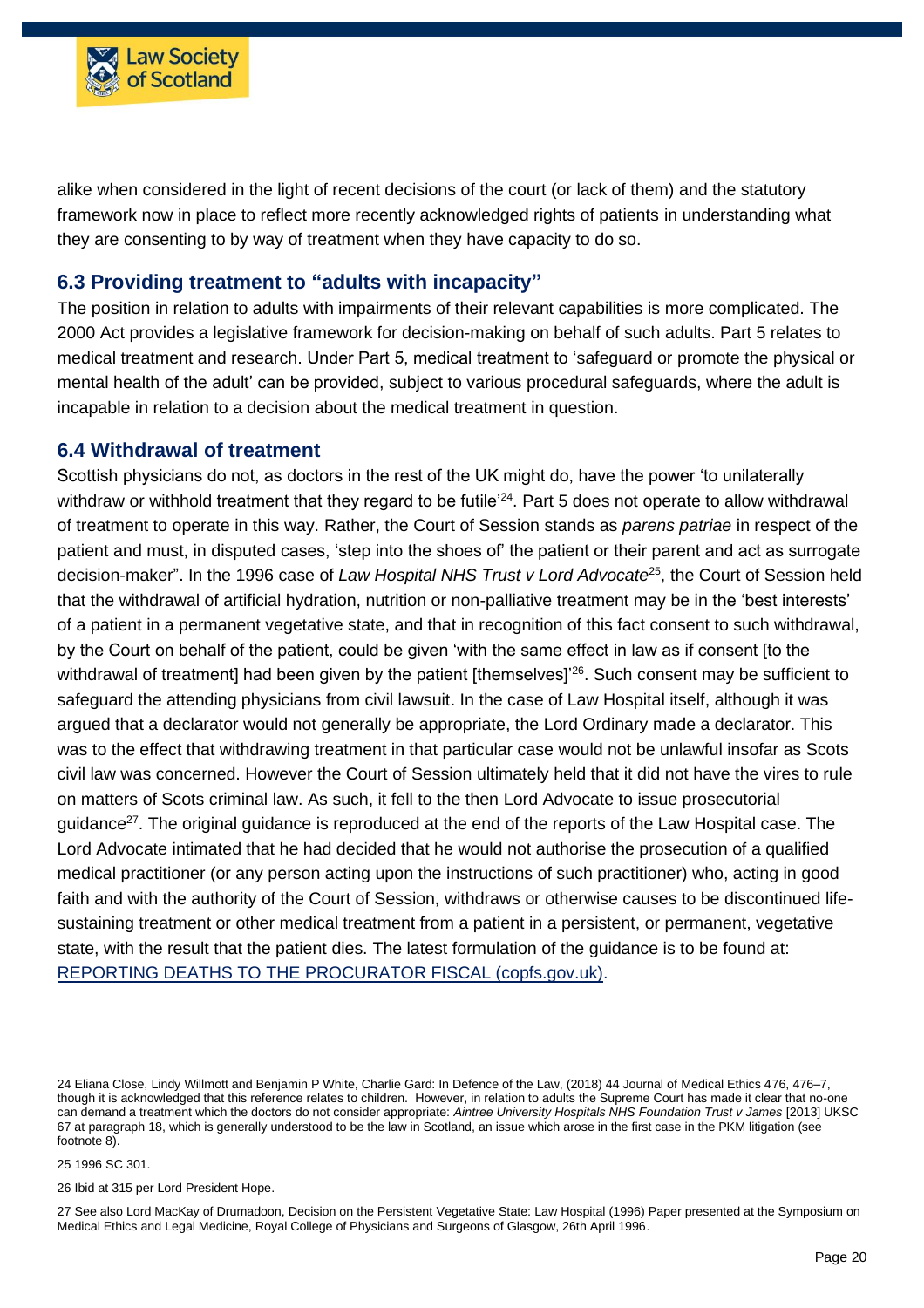

As the editors of *Mason & McCall Smith's Law and Medical Ethics* have observed, 'both the Lord President and the Lord Advocate of the time agreed that decisions could be made on medical grounds and independently of the courts – but neither gave any guidance as to when it would be either necessary or unnecessary to seek judicial approval'<sup>28</sup>. Since 1996, there have been no reported Scottish cases concerning withdrawal of treatment from incapable (adult or child) patients. The law pertaining to withdrawing medical treatment in Scotland, then, remains 'indefensibly vague'.

While the *PKM's Guardians* litigation (see footnote 8) deals with a different kind of withdrawal from treatment situation in the context of consent by the patient but opposition by the guardian, it may provide more guidance on the current law.

The last significant change to Scots law as it relates to the withdrawal of medical treatment from incapable adults might be said to have occurred – indirectly – with the passing of the 2000 Act. Although the then Scottish Executive ostensibly sought to keep 'negative treatment' outwith the remit of the legislation, in practice 'it is impossible to maintain a clear distinction between positive and negative treatment decisions involving incapable adults'<sup>29</sup>. Thus, the principles which underpin the 2000 Act may now have a bearing on the decision-making process in cases involving the withdrawal of medical treatment as well as in cases of proposed positive intervention. Prior to the introduction of the 2000 Act, determining whether or not treatment should be withdrawn was – as in cases concerning the withdrawal of treatment from infants  $30$ in the adult's 'best interests', but with the passing of the 2000 Act the ultimate decision-maker (i.e., either the attending physicians or, if the case is controverted, the Court of Session) must ask "do we know or can we find out what the patient would want done under the circumstances at hand?" not, "what do we think is 'best' for the patient?"<sup>31</sup>. While best interests generally remains the test for children, it was rejected for adults in terms of SLC 1995 in favour of the principles proposed in the SLC draft Bill, which appeared unamended in section 1 of the 2000 Act and have been adopted for other purposes $32$ . Where medical practitioners make decisions within the scope of the 2000 Act, they must comply with the section 1 principles, rather than adopting a best interests test. The approach of the 2000 Act is generally accepted as the proper basis for all decision-making and other interventions in relation to adults with impairments of relevant capabilities. If there is evidence to suggest that the patient would consent to the withdrawal of treatment, then this withdrawal can be effected without civil law consequence (although the position of the criminal law remains unclear, and without authorisation from the Court of Session the possibility of a prosecution remains open), but if there is no such evidence, or evidence to the contrary, then the withdrawal of treatment will be civilly unlawful as well as potentially criminal. The principles of *negotiorum* 

32 Scottish Law Commission's reasons appear in paragraph 2.50 of SLC 1995.

<sup>28</sup> G. T. Laurie, S. H. E. Harmon and E. S. Dove, Mason and McCall Smith's Law and Medical Ethics, (11th Edn.) (Oxford University Press, 2019), para.16.124.

<sup>29</sup> Scottish Executive Policy Memorandum 8th October 1999.

<sup>30</sup> Of which, see Jonathan Brown and Sarah Christie, Pater Knows Best: Withdrawal of Medical Treatment from Infants in Scotland, [2020] OJLS 682, passim.

<sup>31</sup> David W. Meyers, 'T B Smith: a Pioneer of Modern Medical Jurisprudence', in Elspeth C. Reid and David L. Carey Miller, A Mixed Legal System in Transition: T. B. Smith and the Progress of Scots Law, (Edinburgh University Press, 2005), at 209.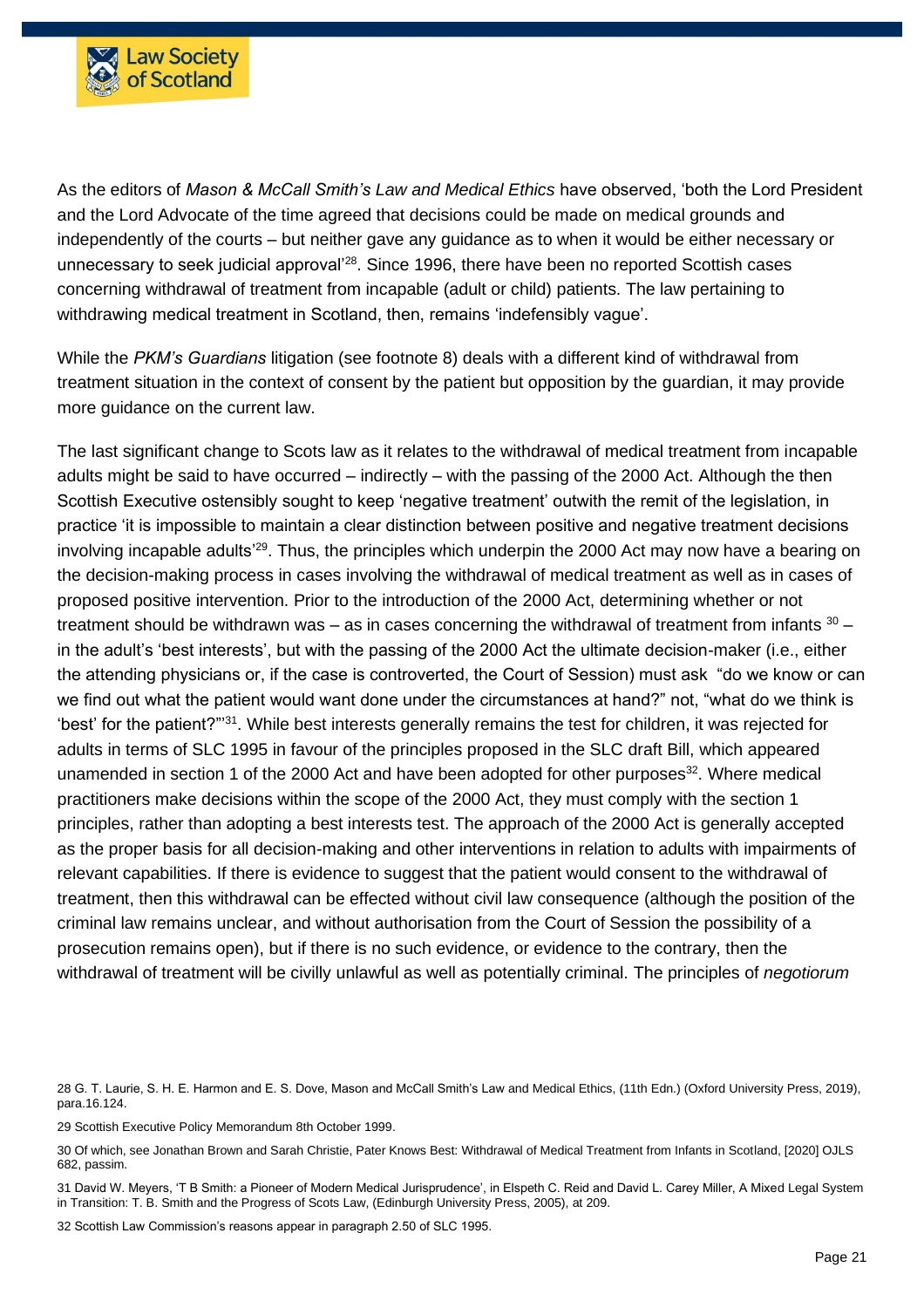

*gestio* would however suggest that the intervenor who acts on the basis of the reasonable belief that the dominus would have consented will incur no liability<sup>33</sup>.

#### <span id="page-21-0"></span>**6.5 Common law**

It can be argued that the 2000 Act suggests a movement towards a *negotiorum gestio* [literally 'management of affairs', but more accurately translated as 'benevolent intervention'] model for any medical decision-making where – for any reason – the patient is not (at the time when the decision needs to be made) able competently to accept or refuse proposed treatment, consistent with the underlying framework of Scots common law. *Negotiorum gestio* is a core element of Scots private law<sup>34</sup> and can be defined as 'the voluntary management by one person (the *negotiorum gestor* [i.e., the intervenor]) of the affairs of another (the *dominus negotii* [i.e., the principal]) without the consent or even the knowledge of the other'<sup>35</sup> . *Per* Bell, the management of affairs must be undertaken 'on the presumption that the [principal] would, if aware of the circumstances, have given a mandate for such interference';<sup>36</sup> in other words, the intervenor must act in the reasonable belief that the principal would have consented to the intervention had they been capable of doing so. If a true relationship of *negotiorum gestio* is constituted, then the intervenor has a defence to any claim of delictual liability<sup>37</sup>, provided that they did not culpably cause loss to the principal in the course of their intervention<sup>38</sup>.

The Scottish Law Commission noted in SLC 1995 that the law on *negotiorum gestio* was an element of Scots common law which might be usefully invoked to enable action to be taken where an adult is incapable of taking decisions or acting for themselves<sup>39</sup>. However, it was recognised that Scots law had not at that time expressly extended the doctrine to cover healthcare matters<sup>40</sup>. Even as of today 'it has not yet been resolved whether intervention within the scope of *negotiorum gestio* may only consist of a juridical act for the benefit of a person's assets, or whether it might also consist of acts to save the health or life of another. There are as of yet no reported judicial decisions indicating that an intervention rendering such aid to a person in an emergency is within the scope of the law of benevolent intervention, but equally there seems to be no decision explicitly to the contrary'<sup>41</sup>. It should, however, be noted that in Denmark, which has a law of *negotiorum gestio* which is 'similar' to that of Scotland, 'it seems to be regarded as self-evident that acts of benevolent intervention may be directed towards saving the life and preserving the health of another'<sup>42</sup> .

33 In Scots law as it stands, that suggestion is reliant on the negotiorum gestio view being favoured as a descriptive account of how the law presently operates (other views may, of course, be taken).

34 See Scotland Act 1998, s.126 (4).

35 Stair Memorial Encyclopaedia, Obligations, (Vol.15) para.87.

36 Bell Principles, s.540; see also *A S Kolbin & Sons v William Kinnear & Co* 1930 SC 724 at 752 per Lord Ormidale.

37 See Annex C.

38 SME, Obligations, (Vol.15) para.90. The standard of care expected of the gestor is the same as the requisite delictual standard of care; that is, the gestor is bound to take reasonable care in the circumstances : *A S Kolbin & Sons v William Kinnear & Co* 1930 SC 724.

39 Scottish Law Commission, Report on Vulnerable Adults (Scot. Law Com. No. 151), para.1.7.

40 Stair Memorial Encyclopaedia, Obligations, (Vol.15) para.102.

41 Christian von Bar, Benevolent Intervention in Another's Affairs,(Bruyland, 2009), at 74.

42 Christian von Bar, Benevolent Intervention in Another's Affairs,(Bruyland, 2009), at 74.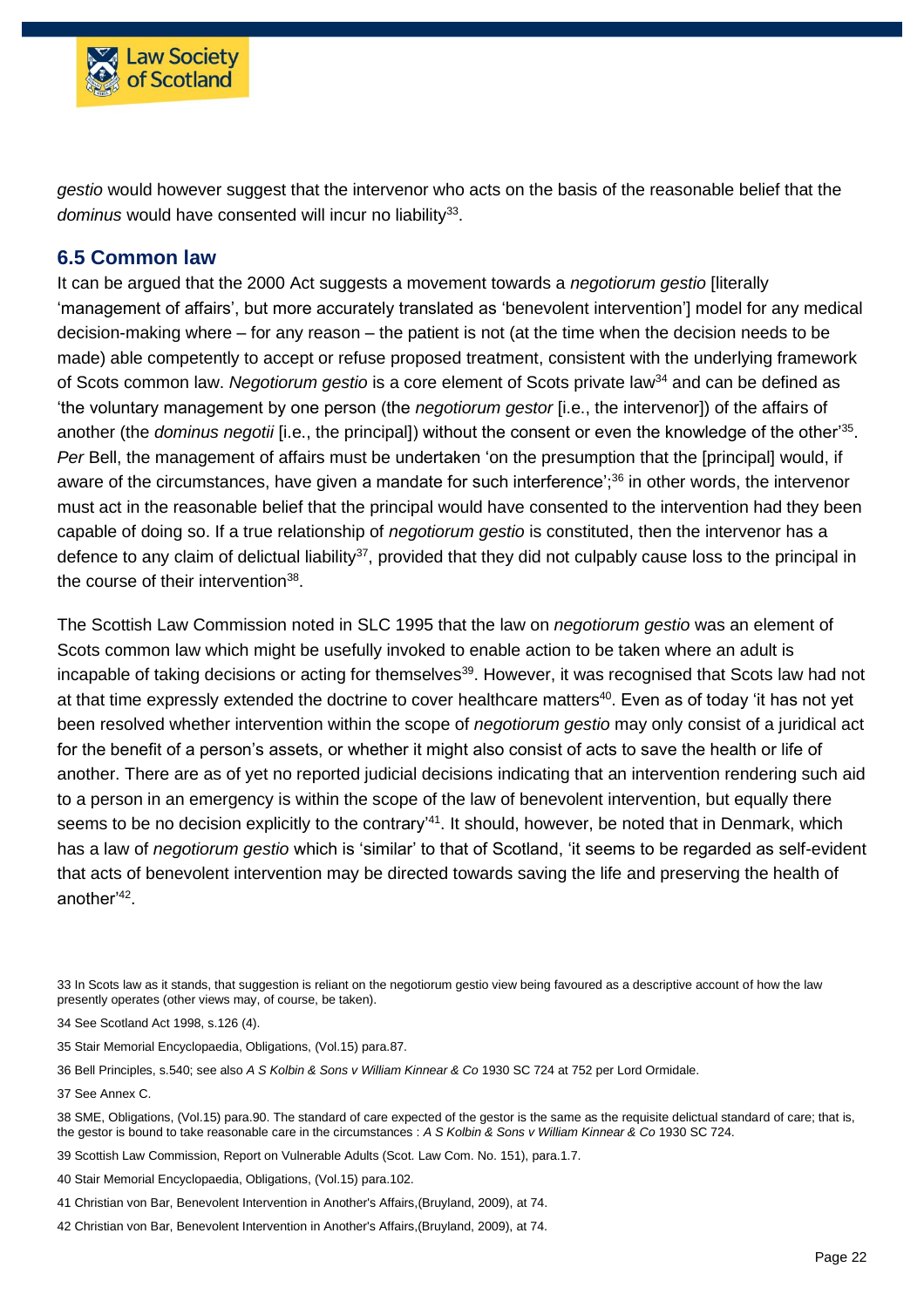

While, then, it is likely the case that most lawyers, never mind medical practitioners, are unaware that they are potentially entering the area of the law of *negotiorum gestio*, in Scotland (although it has been noted that in certain civil law jurisdictions the 'institution may appear familiar to some medical doctors')<sup>43</sup>, there can be little doubt that 'in broad terms, *negotiorum gestio*-like actions have played a considerable role in health care provision' within jurisdictions which possess a comparable framework of private law<sup>44</sup>. Indeed, as is discussed in the literature review at Annex C, the law relating to *negotiorum gestio* provides a preexisting formulation of an appropriate approach to identifying and applying the 'best interpretation' of an adult's will and preferences in terms of General Comment 1 to CRPD.

Although there is literature to suggest that *negotiorum gestio* is a useful concept which could be developed further to more clearly apply in this area, the lack of litigation in medico-legal matters in Scotland may indicate that the courts are not best placed to develop the law pertaining to the concept, and that legislative reform is required to clarify the position in relation both to medical advance choices, and to medical decision-making more generally.

A full literature review of the current position in Scots law is included at Annex C.

#### <span id="page-22-0"></span>**6.6 Decision-making in intensive care situations**

There is little specific legislation or case law around medical decision-making in ICUs in Scotland beyond what has been established by medical negligence case law, reflecting developing knowledge and technology and as set out in guidance from the GMC. While Annex E discusses advance care planning and medical decision-making, we do not to attempt a comprehensive analysis of where such decisionmaking sits in Scots law today, it being a very fact-specific area of law. However we note the approach taken by the Supreme Court in *Montgomery v Lanarkshire Health Board<sup>45</sup>* , where the court effectively applied the standard of the GMC at the relevant time to the facts of the case. While that case dealt with informed consent within the context of negligence, it seems not unreasonable to anticipate a similar approach to 'real-time' decision-making in treatment, planning and decision-making in ICU in relation to patients incapable of giving or declining consent.

## <span id="page-22-1"></span>**6.7 Previous proposals for reform, clarification or creation of Scots law, and evaluation**

The topics of medical advance choices (therein termed 'advance statements'), and of refusal or withdrawal of life-sustaining treatment, were addressed in Scottish Law Commission Report No 151 on Incapable Adults (September 1995) ("SLC 1995"), with relevant sections 40 and 41 of the draft Incapable Adults (Scotland) Bill appended to that Report ("SLC Draft Bill"). Those sections are reproduced in Appendix C to Annex A.

<sup>43</sup> Søren Birkeland, Negotiorum Gestio in Family Medicine, Informed Consent Obtainment and Disciplinary Responsibility, [2016] International Journal of Family Medicine 1, at 1.

<sup>44</sup> Søren Birkeland, Negotiorum Gestio in Family Medicine, Informed Consent Obtainment and Disciplinary Responsibility, [2016] International Journal of Family Medicine 1.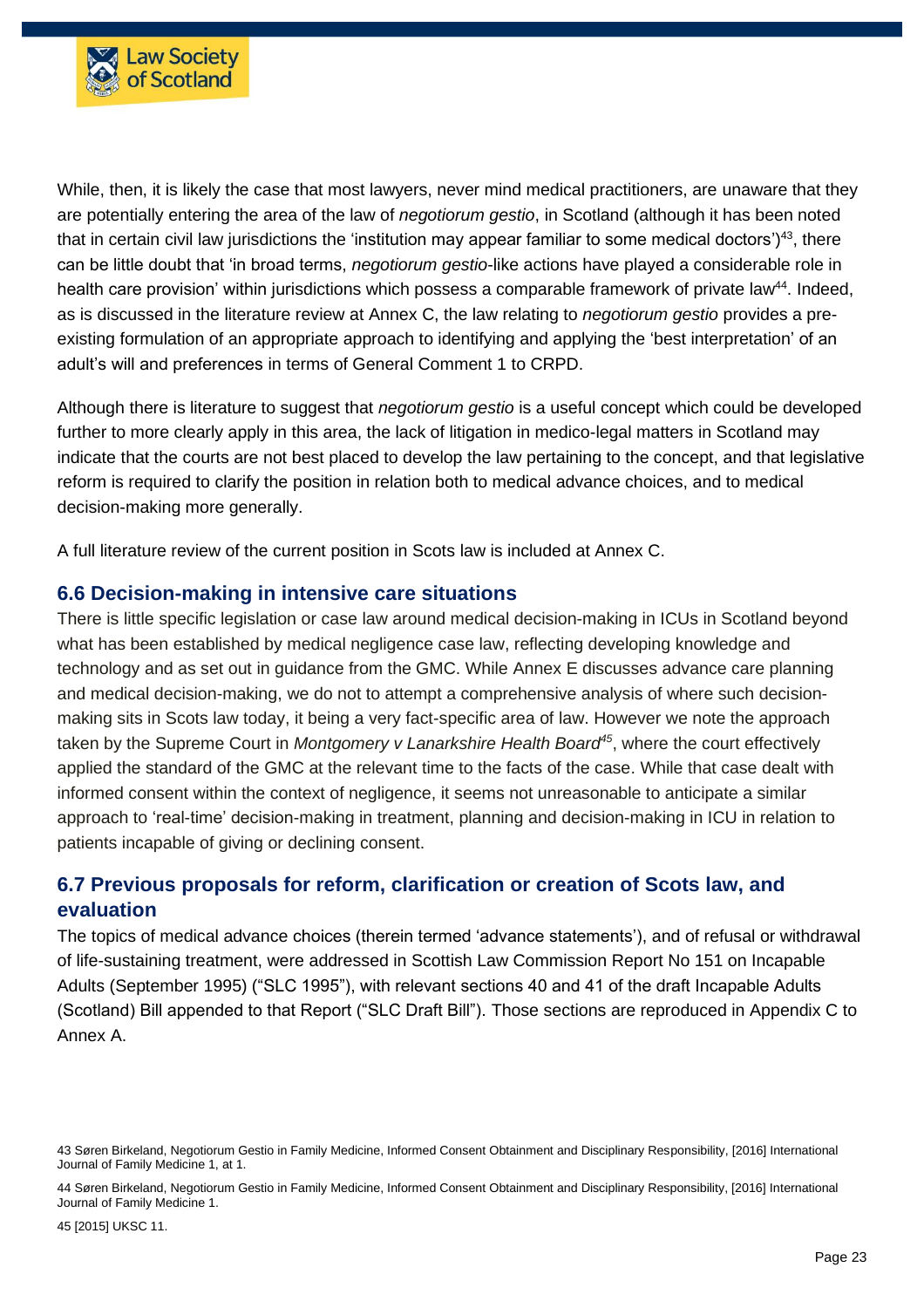

As noted above, the draft Bill subsequently became substantially the 2000 Act but sections 40 and 41 of the SLC draft Bill were omitted. They remain, however, the most recent proposals for reform, clarification or creation of Scots law in the area of medical advance choices and medical decision-making. Comments on the unimplemented sections 40 and 41 of the SLC draft Bill are set out in Annexes A and F.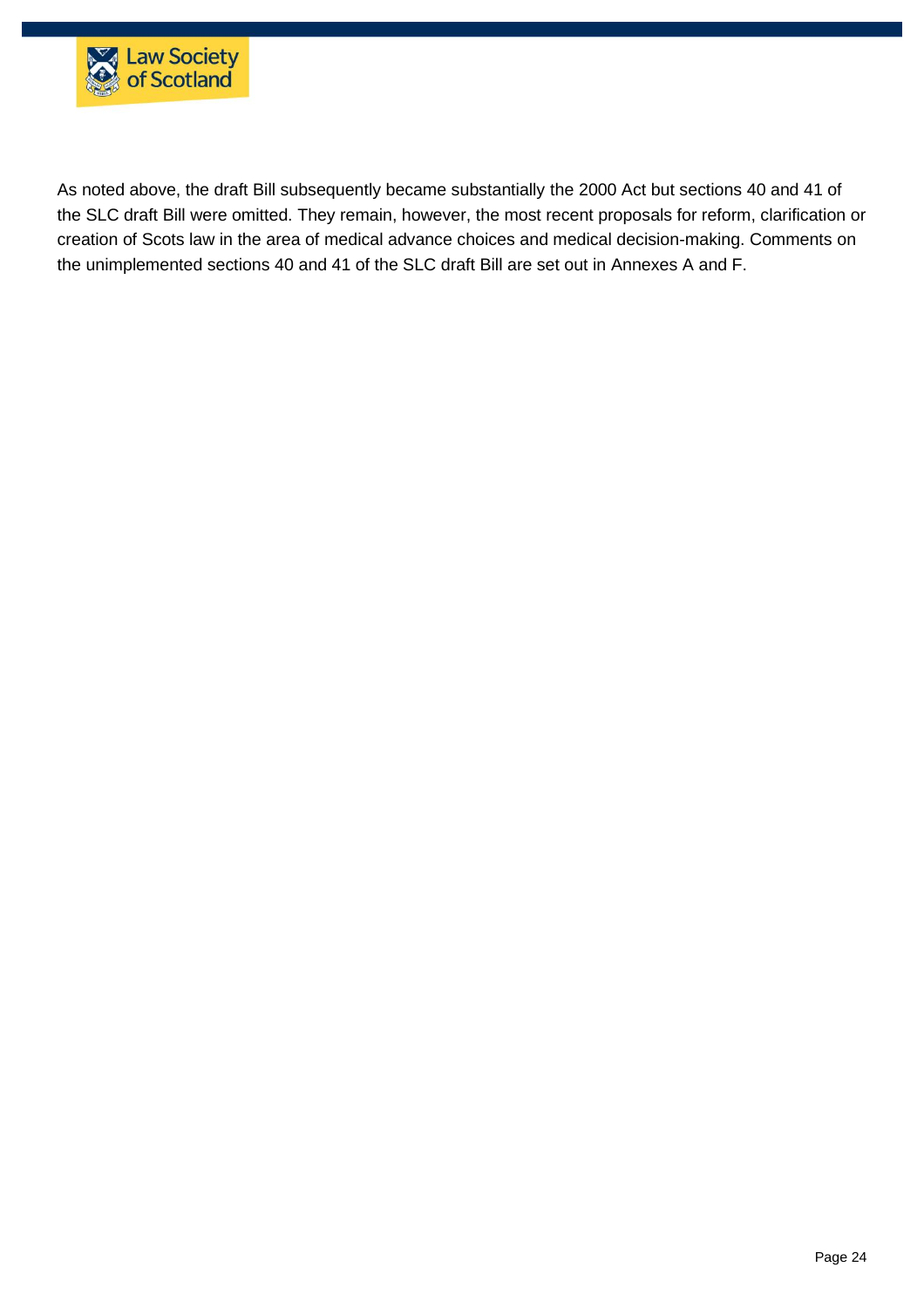

# <span id="page-24-0"></span>**RECOMMENDATIONS**

**Note**: All of the following recommendations relate to either or both of the two topics within the remit of the project, namely:

(a) the topic of advance choices; and

(b) the topic of medical decision-making in intensive care situations, including decisions about refusing or withdrawing life-sustaining treatment (all of which is for convenience referred to in these recommendations as "medical decision-making").

Those two topics are referred together as "the topics". Both topics fall within the devolved competence of the Scottish Parliament.

## <span id="page-24-1"></span>**7. Legislative provision**

(1) In respect that in Scots law there is at present no clear and comprehensive legislative provision for either of the topics, our primary recommendation is that the Scottish Parliament should legislate to make clear and comprehensive legislative provision for each of the topics.

(2) To be readily accessible to all who might require to refer to it, the legislative provision for each topic should as far as possible form discrete new Parts either in existing legislation, or in any new legislative scheme following upon the proposals of the SMHLR. If added to existing legislation, the topic of advance choices could form a new Part 2A of the 2000 Act, following immediately after Part 2 of that Act ("Continuing powers of attorney and welfare powers of attorney"); and the topic of medical decision-making could form a new Part 5A immediately after Part 5 ("Medical treatment and research").

(3) Legislative provision for advance choices should have the objective of providing clarity and certainty for all who might wish to create advance choices, and for all who might be required to follow the instructions in advance choices, or to have regard to wishes made in advance choices, as well as those involved professionally or otherwise in the provision of relevant services, or with relevant management, administrative or judicial roles.

(4) Legislative provision for medical decision-making should have the objective of providing clarity and certainty for patients who might be the subject of medical decision-making, including those wishing to make anticipatory provision, and for professionals and others who might be required to engage or participate in medical decision-making, or implement such decision-making, and should have the objective of providing clarity and certainty for all who might wish to create advance choices and all who might be required to follow the instructions in advance choices, or to have regard to wishes made in advance choices, as well as those involved professionally or otherwise in the provision of relevant services, or with relevant management, administrative or judicial roles.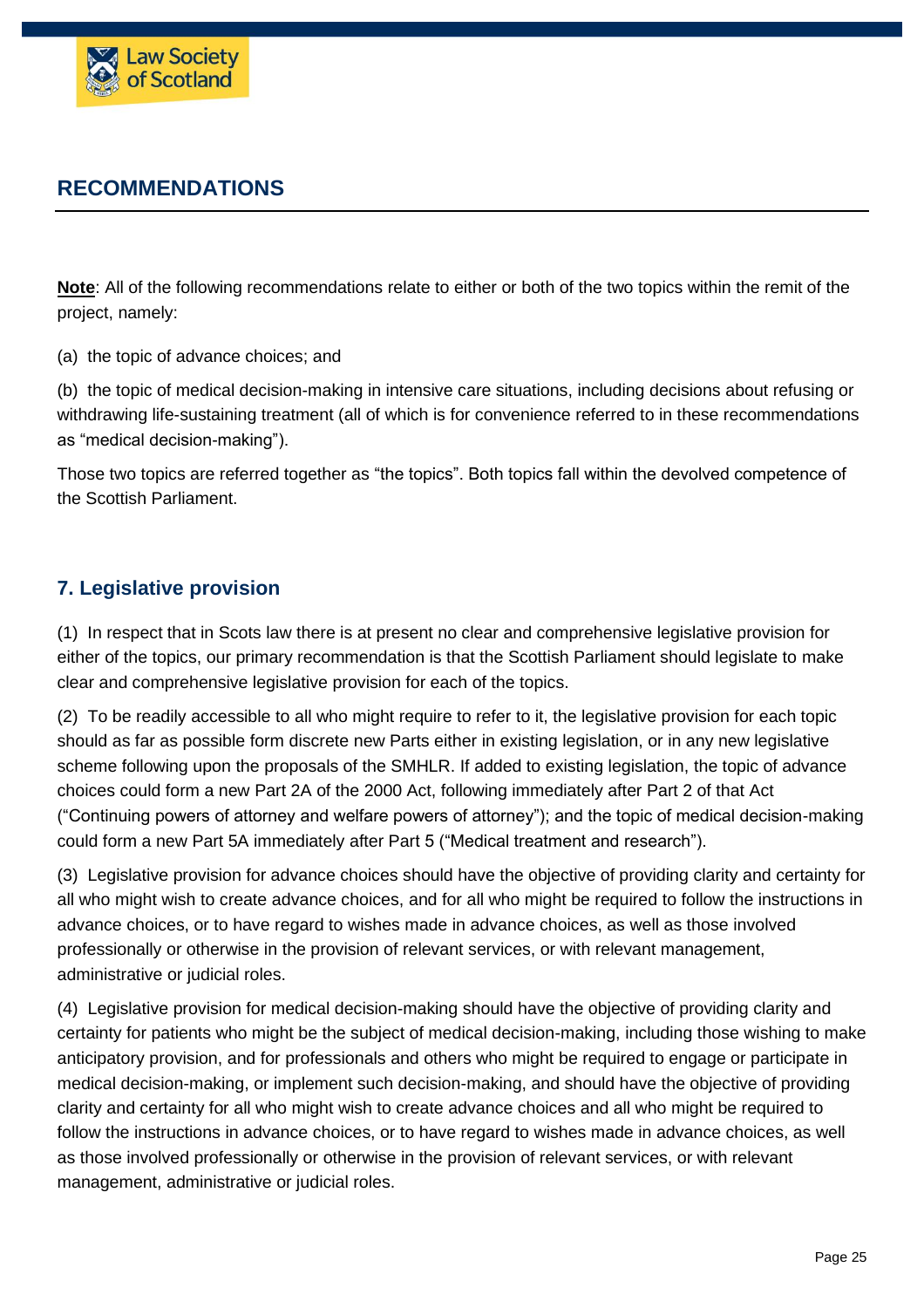

(5) Legislative provision should provide safeguards to ensure that persons' rights to autonomy and selfdetermination are fully respected, for all purposes and in all settings.

(6) In relation to both topics, such legislation should have regard to families and others having a legitimate interest in relevant matters concerning an individual, and to those with relevant statutory roles and functions.

(7) The legislation should be drawn so as to comply with mandatory human rights norms, and to respect other relevant human rights norms.

(8) The formulation of legislation should be preceded by further investigation and by consultation, following upon these recommendations. Matters for further investigation, and for consultation, should include the following:

- What are current practices, and views as to good practice, among relevant professionals?
- What is the experience of people with lived experience; of their families and carers; and of the supporting roles of lawyers, advocates, interested organisations, and other stakeholders?
- What actions are members of the public encouraged to take, and by whom, and how well are those recommended actions supported by existing law?
- What existing initiatives have been taken (locally or nationally) to encourage and assist people in advance care planning, and what documents and methods (formal or informal) are in use?
- What should be an appropriate and integrated evaluation of all of the foregoing?
- What conclusions should be drawn from that evaluation?
- What should be appropriate proposals and recommendations for the content of suitable legislation?
- What would be the terms of suggested legislation?

(9) Once legislation has been passed, there should be a programme of public awareness-raising and information, provision of professional and other training, and preparation of any necessary secondary legislation, Codes of Practice, Guidance, and the like. As occurred following upon passing of the 2000 Act, all of the foregoing should be coordinated by an implementation steering group.

#### <span id="page-25-0"></span>**8. Advance choices**

The following recommendations relate to the suggested main characteristics of a legislative scheme for advance choices. Although we recognise that full consultation with interested parties would be required in accordance with recommendation (7) above, we consider that the issues set out below could form the basis of a preliminary discussion around the matters which would require to be addressed, recognising that this is a developing area of practice and human rights compliance, and for many a novel area of law.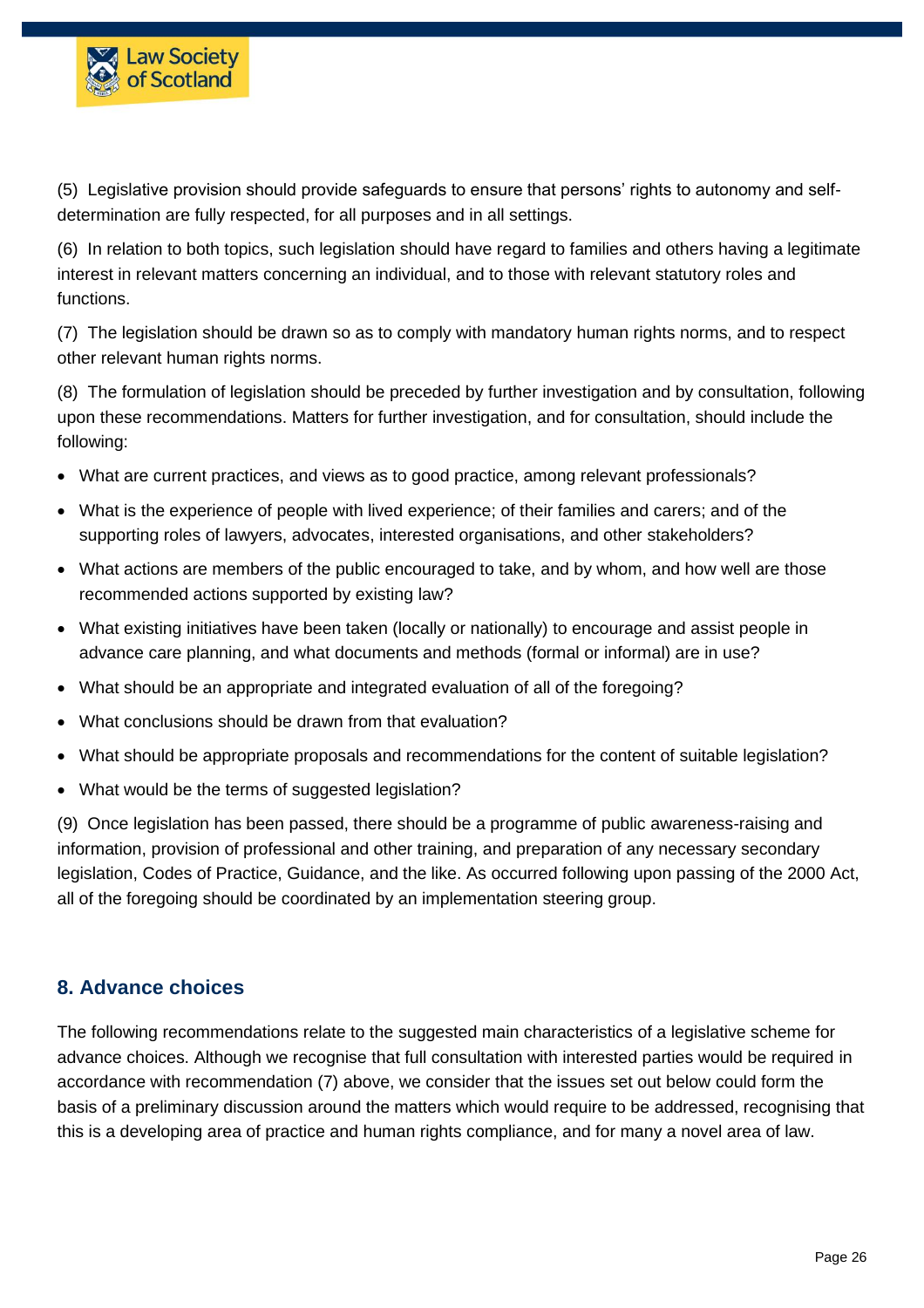

## <span id="page-26-0"></span>**8.1 Scope**

(10) There should be no limitation on possible scope of advance choices, except (in the case of advance instructions) in accordance with the test of legality set out below. We do not recommend specific public policy exemptions.

(11) The granter should be able to do and decide by way of an advance instruction anything that the granter could do or decide with immediate effect if fully capable. However, the test of legality should apply at the point or points in time at which the advance instruction becomes operable, rather than at time of granting.

## <span id="page-26-1"></span>**8.2 Age at which a person can grant an advance choice**

(12) The Age of Legal Capacity (Scotland) Act 1991 should apply to advance instructions. A person over the age of 16 could issue an advance instruction. A person under 16 could issue an advance instruction about medical matters only, where they have sufficient maturity and understanding in terms of section 2(4) of the 1991 Act. If the law were to change, then this would require to be reconsidered. There should be no age limit for issuing advance statements, other than for mental health advance statements under existing legislation, and any continuation of a minimum age limit in any replacement legislation.

## <span id="page-26-2"></span>**8.3 Formality**

(13) There should be maximum accessibility to the possibility of creating an advance choice, subject to minimum requirements for certainty and effectiveness.

(14) We recommend that the minimum requirement for validity of an advance choice is that it should be made or recorded in writing or in any other enduring and permanent form (including voice records and video, or other technologies that might become available), provided that the identity and authorship of the granter can at any relevant future point readily be ascertained with certainty.

(15) For any of the contents of an advance choice to have the status of an advance instruction rather than an advance statement, that intention should be clearly indicated.

(16) It should not be competent for any advance choice to authorise withholding or withdrawing lifepreserving treatment unless the advance choice specifically and unequivocally states that intention.

(17) Those should be the minimum requirements for validity. The requirements for "top-level" advance choices should accord maximum effectiveness. For documents with some of the requirements for top-level status, but not all of them, the degree of compliance with top-level requirements should be relevant to considerations as to whether the advance choice should be disapplied in particular circumstances (see recommendations on disapplication below).

(18) The requirements for top-level status should be as follows:

(a) The minimum requirements for validity stated above should be met.

(b) The advance choice should be accompanied by a certificate that at time of granting the granter had adequate capacity. The certifier should certify from the certifier's own knowledge, including relevant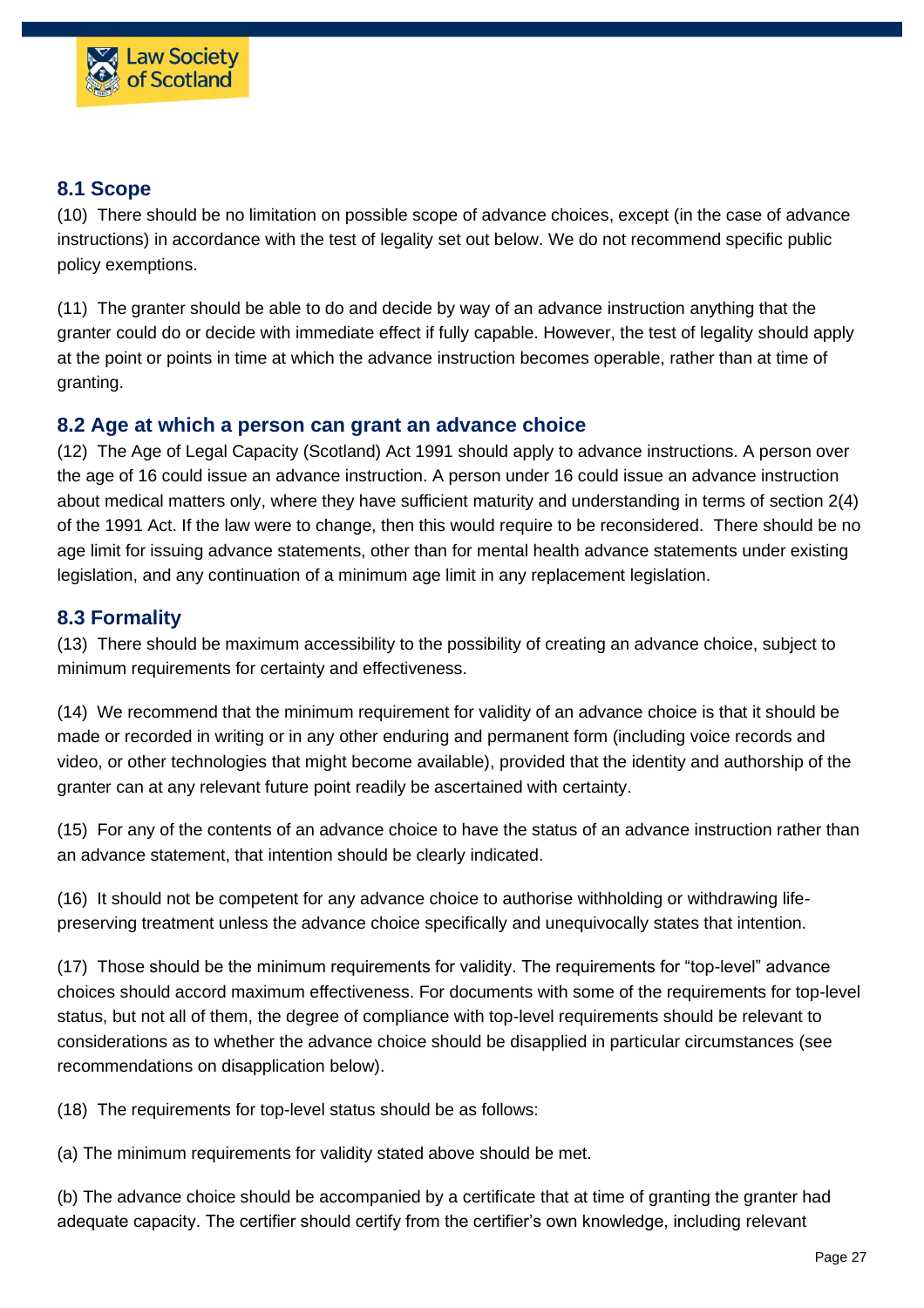

professional skills. "Second-hand certification", as is possible for certification of powers of attorney under the 2000 Act, should not be permitted. There should be a separate certificate, again by a person able to grant it from his or her own knowledge, that the granter was not acting under undue influence and that there were no other vitiating factors. In relation to both certificates, each certifier should state any qualifications relevant to being able to grant the certificate. Where the same person can properly grant both certificates, the same person may do so.

(c) At least one of the certifiers should certify that the advance choice was issued in the certifier's presence. There should be no further requirement for witnessing.

(d) The advance choice should be centrally registered under a system in which basic facts of the advance choice should be accessible immediately in an emergency, and as quickly as they may reasonably be required in any other situation. The basic facts should include whether the individual has issued an advance choice, whether it is a top-level advance choice, whether it is still in force, and whether it includes advance instructions and/or advance wishes in relation to (i) any property and financial matters, and/or (ii) medical or other healthcare matters, and/or (iii) other personal welfare matters. On cause shown, the full advance choice, in the form in which it has been created, should be made accessible to an applicant within such timescale as might reasonably be required, subject to a discretion on the part of the registrar to withhold such disclosure in whole or in part for reasons stated by the registrar, which withholding may be overruled, partly overruled, or confirmed by a court upon application by a person having an interest.

(19) Any advance choice which does not meet the minimum requirement for validity could still be considered as a past or present expression of wishes and feelings, or of will and preferences, for the purposes of section 1(4)(a) of the 2000 Act or any successor provision. A valid advance choice should have enhanced status.

#### <span id="page-27-0"></span>**8.4 Revocation versus disapplication**

(20) Revocation is, by definition, irreversible. Revocation of an advance choice should be explicit and made to the same level of formality as the advance choice, by an adult acting competently and in the absence of undue influence, fundamental error, or other vitiating factor.

(21) There may arise circumstances where an adult may, verbally or by conduct when confronted with particular circumstances, say or indicate that they do not wish their advance choice to be applied. Particularly in circumstances where it might be impractical or impossible for the adult to create a fresh advance choice, or at least one to the same standard of formality as the original advance choice, to deprive the adult permanently of any benefit from having created the original advance choice might not coincide with the adult's long-term will and preferences. It is better that such a situation be addressed in terms of "Should the provisions of the advance choice be applied in this particular matter at this point in time?", rather than "Should an advance choice that reflected the will and preferences of the adult at time of creation be irrevocably terminated?". There should be a clear emphasis on considering the possibility of disapplication, as opposed to revocation.

(22) Questions of disapplication should not arise in relation to advance wishes. Advance wishes should only ever have persuasive effect. Any review of their status should be a matter for the SMHLR, though if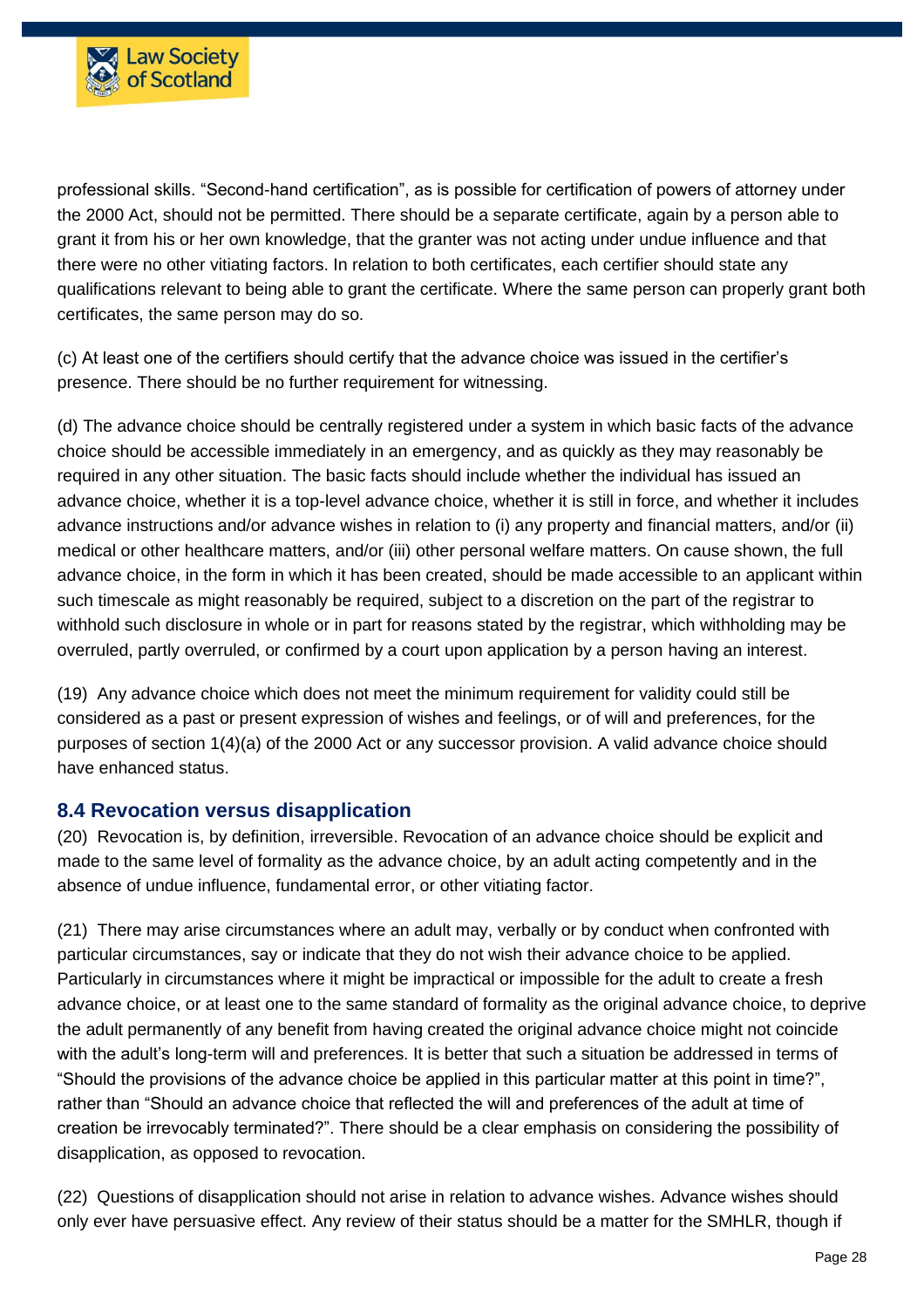

the effect of section 1(4)(a) of the 2000 Act is to be retained, it is recommended that the SMHLR consider introducing a qualification to the same effect as in the 2005 Act, giving particular force to wishes stated in writing, with the possibility of further enhancement of an advance statement that qualifies as a top-level advance choice.

(23) Issues about disapplication of mental health advance statements should be a matter for the SMHLR.

(24) It should be possible for advance instructions to be disapplied if, but only if, specified criteria were met. We recommend that the approach should be to permit disapplication upon a reasonable judgement that disapplication at a particular time and in particular circumstances would accurately coincide with the granter's will and preferences, or a best interpretation of the granter's will and preferences, having regard to (and appropriately balancing if necessary) the following criteria:

- There should be a strong presumption against disapplying top-level advance instructions in any situation to which they apply.
- There should be a presumption against disapplying any advance instructions, the strength of which presumption should be proportional to the extent to which some of the requirements for top-level status have been applied.
- In medical matters, there should be a presumption against disapplication if the granter has taken medical advice in relation to the terms of relevant provisions of the advance instructions.
- In medical matters, there should be a strong, and normally overriding, presumption in favour of disapplying an advance instruction in relation to any care or treatment which, in absence of the advance instruction, would normally be offered and given, and which the granter indicates that the granter wishes to be given.

(25) Further factors which should be taken into account in making a decision regarding disapplication should include:

- The length of time that had elapsed since the advance choice was made, or last reviewed.
- That there were reasonable grounds for believing that circumstances existed which the individual did not anticipate at the time of the advance choice and which would have affected the individual's choice had the individual anticipated them.
- That in the case of medical matters, such changes in circumstances might include advances in treatment, developments of new treatments, or significant mitigation of potential disadvantages of existing treatments.

(26) In assessing applicability/disapplication, and related matters of interpretation, there should be a presumption that individuals should have the maximum range of choice.

(27) We would envisage that - except in certain emergency situations - decisions to disapply an advance choice will amount to interventions in terms of section 1 of the 2000 Act (or any similar succession principles), and will require to be made in accordance with the principles of the Act, CRPD (so far as applicable), and the criteria set out above.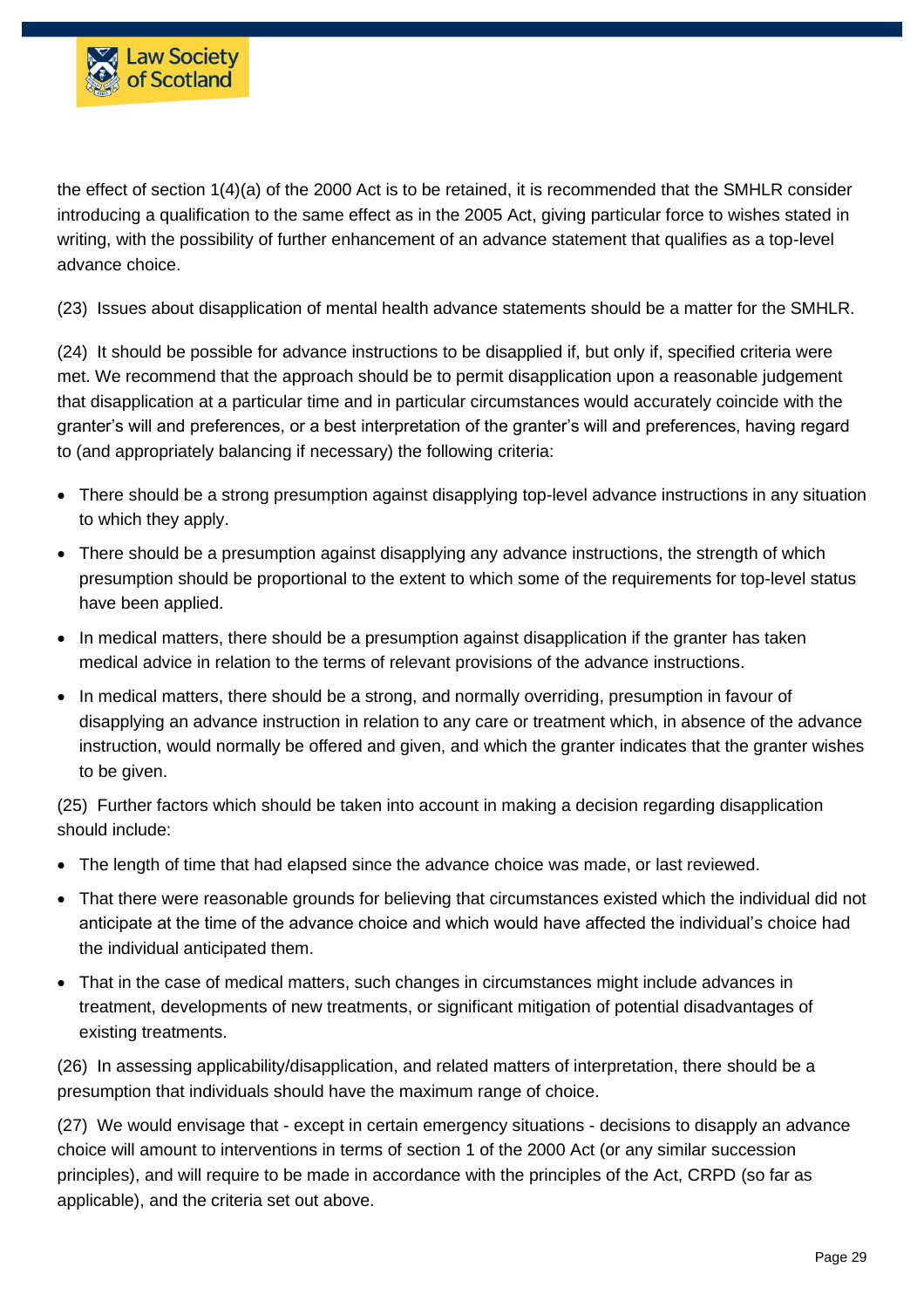

(28) Disapplication should have no effect on the validity of the instrument containing the advance choice. However, consideration should be given to statutory provisions, equivalent to the relevant provisions of the 2005 Act, to disapply damages where certain criteria were met.

(29) In the event of valid revocation, the same requirements for registration of the revocation would apply as for registration of the advance choice, though for practical reasons the registrar might find it necessary to state requirements.

#### <span id="page-29-0"></span>**8.5 Application to the court**

(30) The possibility of an application to the court should not be ruled out at this stage, and there should also be a mechanism for an application for rectification. There should be provision for an application to the body maintaining the register in the first instance, followed by application to the court.

(31) There may be scope for an independent oversight body with a similar role to that of the Mental Welfare Commission.

(32) It would be a matter of policy whether to introduce a mandatory requirement for approval of decisions to disapply. We recommend that any such requirement be limited (a) to top-level advance choices and (b) to situations where time permits such a procedure to be followed and (c) to matters where such requirement would be proportionate. Otherwise, the onus would be upon an aggrieved party to bring a challenge.

#### <span id="page-29-1"></span>**8.6 Effect of subsequent intervention or guardianship order**

(33) As a general principle, a voluntary<sup>46</sup> measure should never be "trumped" by an involuntary one.

(34) The only exception should be where, upon rigorous application of the 2000 Act principles or any similar successor applicable principles, it is shown that to override an existing voluntary measure, and thus to override the clear will and preferences of the adult at time of granting, is necessary.

#### <span id="page-29-2"></span>**8.7 Trigger for operation of advance choice**

(35) An advance choice should apply after loss of capacity, as opposed to operating on an entirely selfdirected basis. We recognise the difficulties inherent in this approach as it related to CRPD, but also that such an approach is required until and unless there are changes to Scots law relating to capacity.

(36) "Advance choices", by definition, are intended to take effect at a point when the person themselves is unable to take the contemporaneous steps required to exercise their legal capacity. We recommend that any statutory provision for advance choices within Scots law proceeds on the basis that, whilst the person should be able to indicate (if they wish) the circumstances under which they may be unable to take those steps, determination of that inability is ultimately a matter for whoever it is who would otherwise be acting upon the person's contemporaneous decision or action.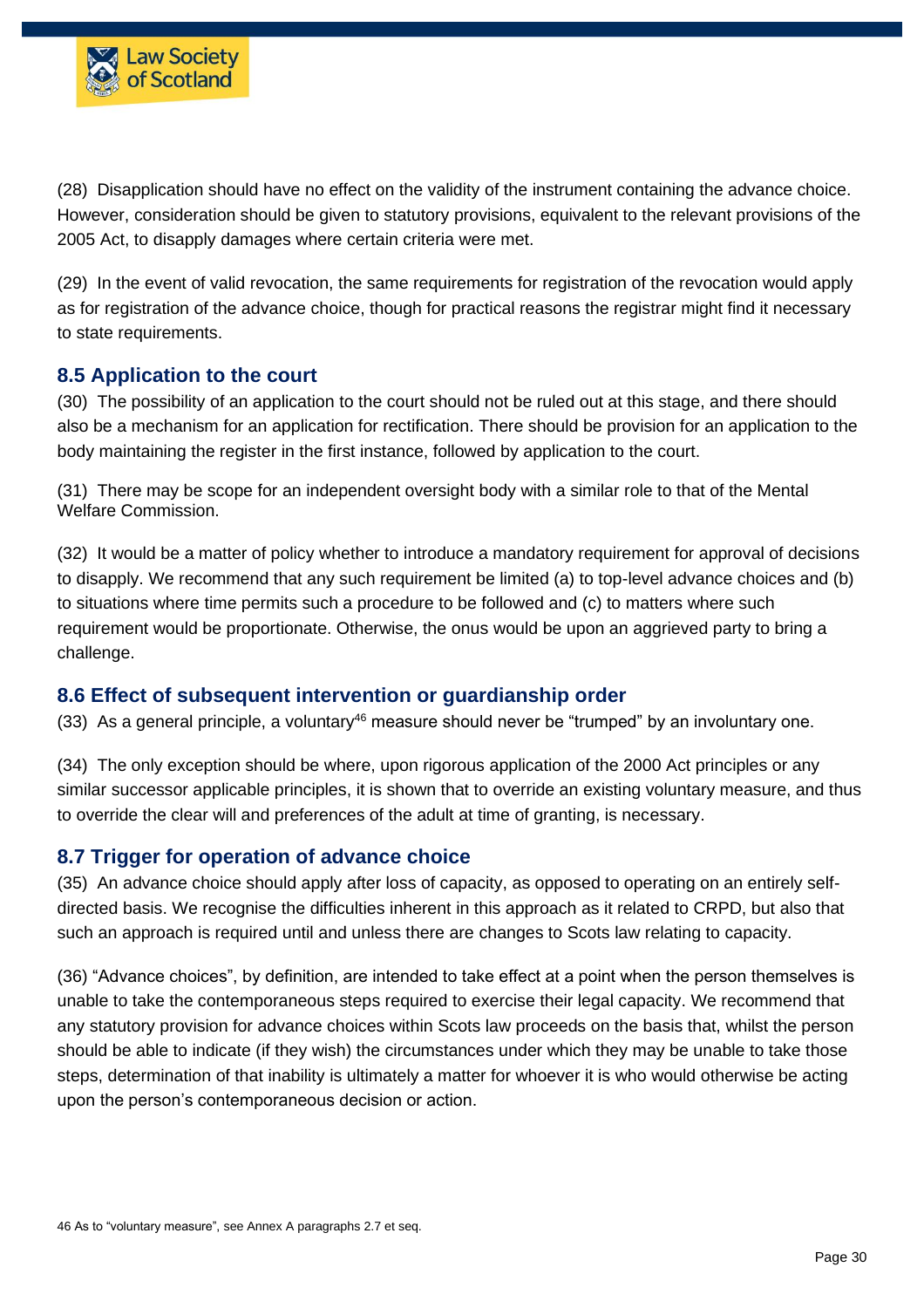

## <span id="page-30-0"></span>**8.8 Cross-border application**

(37) Effective cross-border application will be a necessary feature of any legislative scheme. The standard approach under private international law should apply, including where applicable the provisions of Hague Convention 35 on the International Protection of Adults ("Hague 35") or any generally accepted interpretation thereof, though full advantage should be taken of changes and improvements between the date of this paper and preparation of any Scottish legislation to provide for advance choices.

(38) Currently, work is proceeding on preparation by Hague Conference of a practical handbook on the operation of Hague 35, the combined effect of Articles 3 and 4 of which mean that all measures not explicitly excluded from the ambit of the Convention are included, and advance choices (by whatever name) are not explicitly excluded; yet the Convention contains no operational provisions that are drawn so as to be applicable to advance choices<sup>47</sup>. The current approach of the Permanent Bureau of the Hague Conference is to fill this lacuna by adopting a teleological approach under which such provisions of the Convention as could in practical terms usefully be applied to advance choices should be so applied. That approach may or may not be endorsed by a Special Commission meeting of Hague Conference expected to occur later in 2022. We recommend that Scottish Government closely follow any such developments, and should in principle take advantage of any opportunities to opt in to such provisions.

(39) The practical problems caused by the deficiencies and uncertainties in the drafting of Hague 35 have received attention in particular from the European Parliament and the European Commission. The Commission has before it proposals, principally from European Law Institute, for a regulation supplementary to Hague 35 providing clarity and certainty in cross-border situations for measures such as advance choices (by whatever name), and also for powers of attorney, to which some uncertainties also apply. While these would be embodied in a European Union regulation, because of the fully international dimension of these issues the proposals include that non-EU states should be able to opt in to at least some of the relevant provisions. We recommend that Scottish Government closely follow any such developments, and should in principle take advantage of any opportunities to opt in to such provisions.

#### <span id="page-30-1"></span>**9. Medical decision-making**

(40) The aim of the above recommendations is to support greater use of advance choices, enabling those who wish to do so to make decisions about their medical treatment in advance. A move towards greater use of advance choices could lead to a reduction in situations where medical practitioners are required to make 'difficult choices' about medical treatment, including withdrawal of treatment.

We recognise, however, that advance choices cannot provide for all situations, that there will be cases where advance choices are disapplied in accordance with the criteria set out above, and that not everyone will wish to or be able to make an advance choice.

<sup>47</sup> All of the operational provisions apply either to measures (such as a guardianship order) taken by a court or administrative authority, or else a "power of representation" under which someone is empowered by the adult to act as the adult's representative. Neither of these covers an advance choice except in rare circumstances such as when a court has become involved and has made an order, relating to and endorsing the advance choice.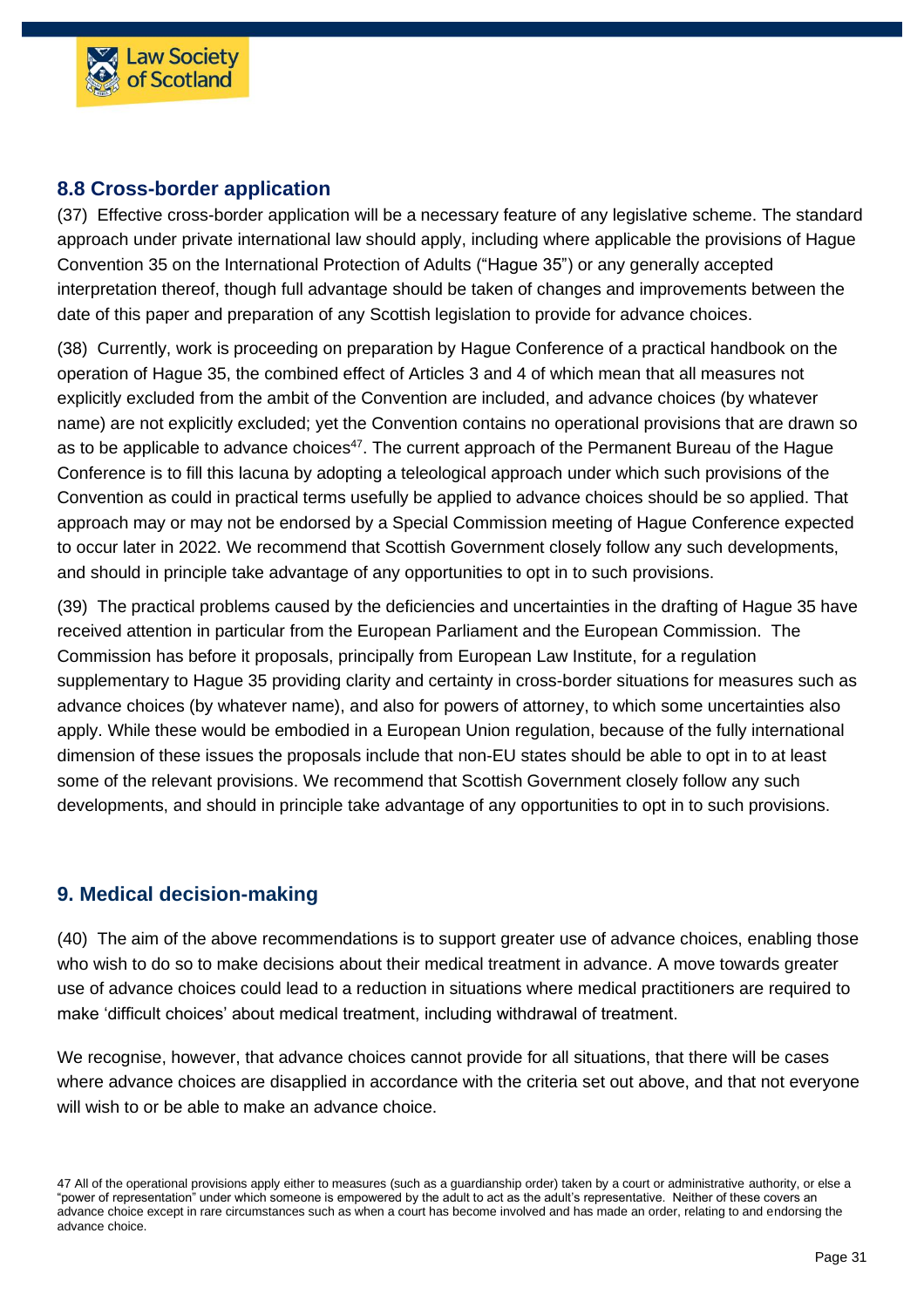

.

In these situations, we recommend that a statutory formulation of the doctrine of *negotiorum gestio* should apply, supported by clear practical guidance for medical practitioners on their professional and ethical obligations. Developing the content for such guidance is beyond the scope of the present paper, but it is thought that a statutory statement of *negotiorum gestio*, analogous to that found in §677 BGB (of which, see Annex C, p.16-21), could be usefully incorporated into any relevant legislation. Any such statutory formulation should be non-exclusive, and should include any other formulations or applications of the principle in existing Scots law.

§677 BGB presently provides that 'a person who conducts a transaction for another person without being instructed by him or otherwise entitled towards him must conduct the business in such a way as the interests of the principal require in view of the real or presumed will of the principal'. It is noteworthy that in Scots law at present, the word 'transaction' is given an extended meaning to cover medical treatment in statutes concerning adults and children alike<sup>48</sup>. It is consequently thought that (with the inclusion of a sufficiently clear interpretation section in any relevant legislation), the statutory statement of *negotiorum gestio* in German law could be readily adapted to fit within Scots law.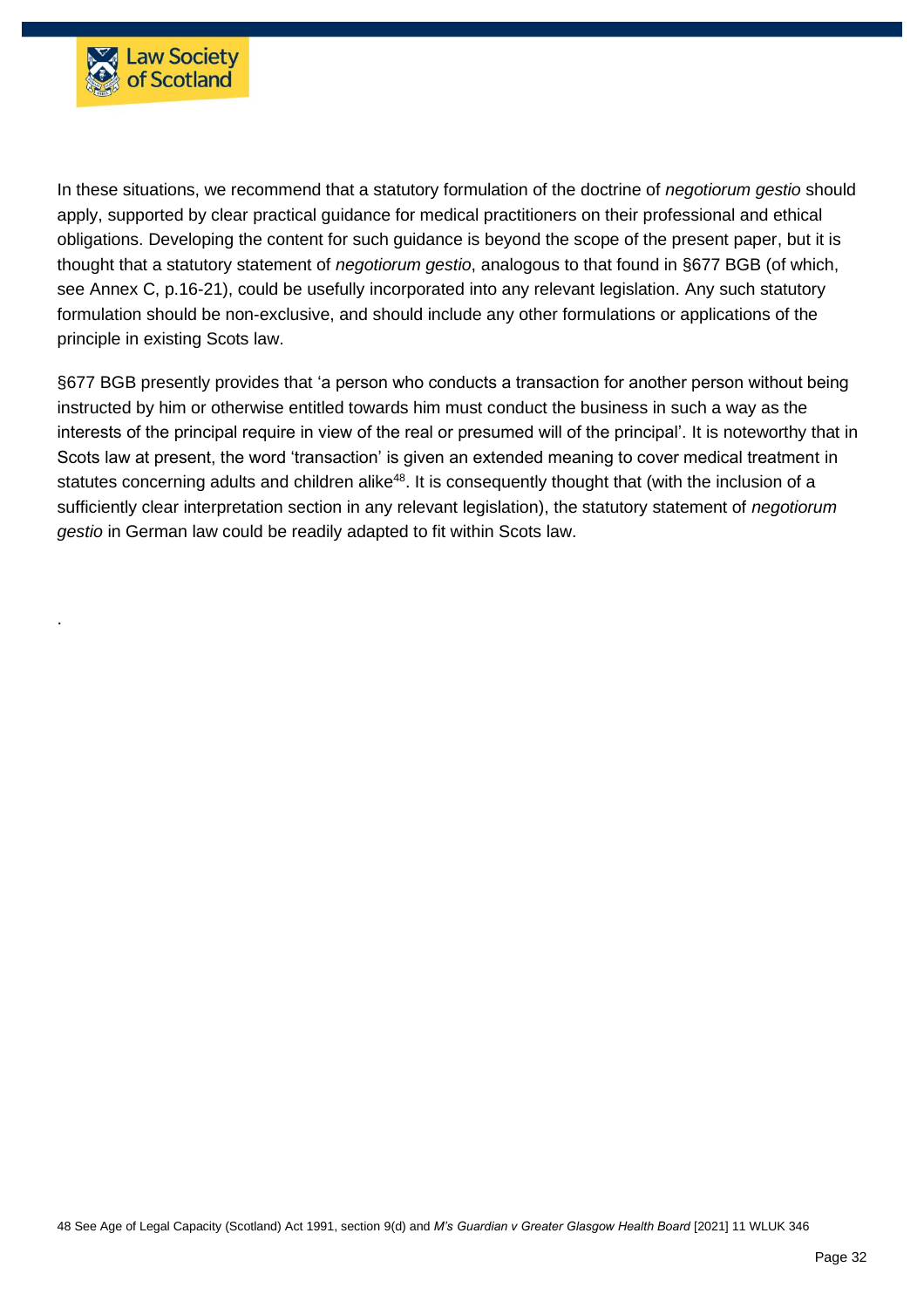

# <span id="page-32-0"></span>**MEMBERSHIP OF THE WORKING GROUP**

- Jonathan Brown (from 9 July 2021)
- John Kerrigan
- Colin McKay
- Catriona McMillan (to 20 September 2021)
- Pradeep Pasupuleti
- Alex Ruck Keene
- Sheekha Saha
- Jill Stavert
- Hilary Steele (from 9 August 2021)
- Lynda Towers (Co-Chair from 18 May 2021)
- Adrian Ward (Co-Chair)
- Amanda Ward (to 1 July 2021, Co-Chair to 18 May 2021)
- Gordon Wyllie

#### **For further information, please contact:**

Policy Team Law Society of Scotland DD: 0131 226 7411 Policy@lawscot.org.uk